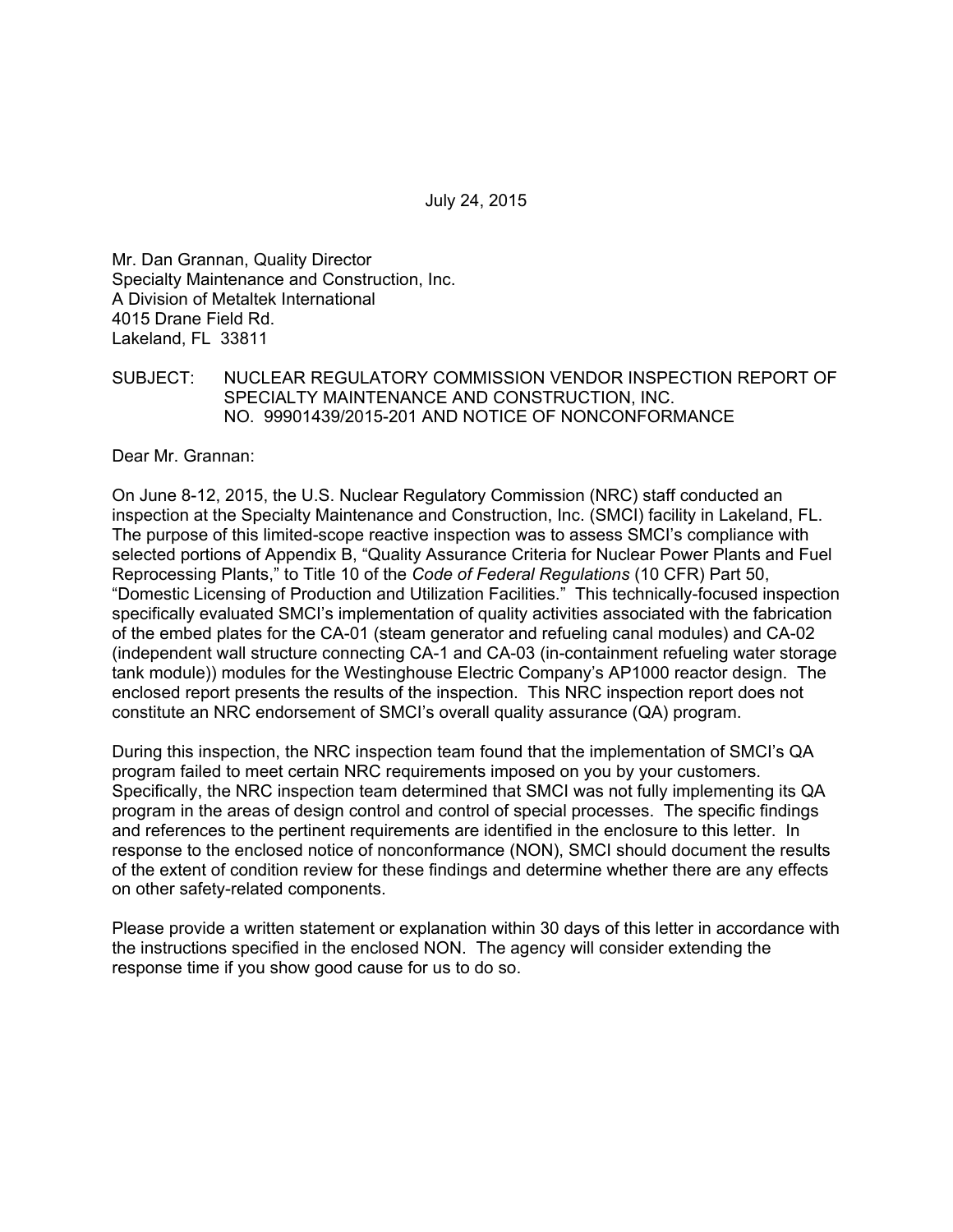#### D. Grannan - 2 -

In accordance with 10 CFR 2.390, "Agency Rules of Practice and Procedure," a copy of this letter, its enclosure(s), and your response will be made available electronically for public inspection in the NRC Public Document Room or from the NRC's Agencywide Documents Access and Management System (ADAMS), accessible at

http://www.nrc.gov/reading-rm/adams.html. To the extent possible, your response (if applicable) should not include any personal privacy, proprietary, or Safeguards Information so that it can be made available to the public without redaction. If personal privacy or proprietary information is necessary to provide an acceptable response, please provide a bracketed copy of your response that identifies the information that should be protected and a redacted copy of your response that deletes such information. If you request that such material be withheld from public disclosure, you must specifically identify the portions of your response that you seek to have withheld and provide in detail the bases for your claim (e.g., explain why the disclosure of information will create an unwarranted invasion of personal privacy or provide the information required by 10 CFR 2.390(b) to support a request for withholding confidential commercial or financial information). If Safeguards Information is necessary to provide an acceptable response, please provide the level of protection described in 10 CFR 73.21, "Protection of Safeguards Information: Performance Requirements."

Sincerely,

*/RA/* (MCheok for)

Edward H. Roach, Chief Mechanical Vendor Inspection Branch Division of Construction Inspection and Operational Programs Office of New Reactors

Docket No.: 99901439

Enclosures:

- 1. Notice of Nonconformance
- 2. Inspection Report No. 99901439/2015-201 and Attachment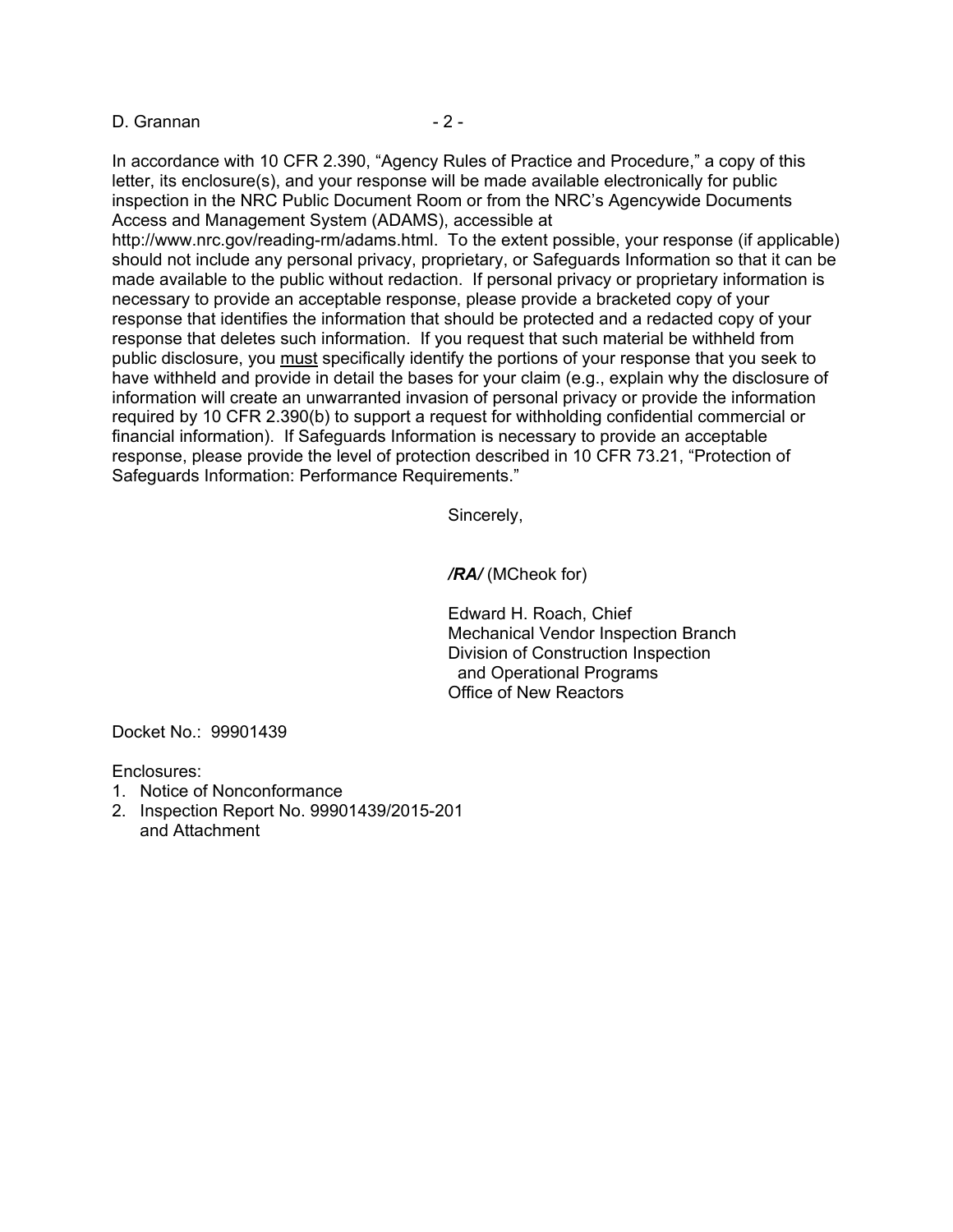#### D. Grannan -2-

In accordance with 10 CFR 2.390, "Agency Rules of Practice and Procedure," a copy of this letter, its enclosure(s), and your response will be made available electronically for public inspection in the NRC Public Document Room or from the NRC's Agencywide Documents Access and Management System (ADAMS), accessible at

http://www.nrc.gov/reading-rm/adams.html. To the extent possible, your response (if applicable) should not include any personal privacy, proprietary, or Safeguards Information so that it can be made available to the public without redaction. If personal privacy or proprietary information is necessary to provide an acceptable response, please provide a bracketed copy of your response that identifies the information that should be protected and a redacted copy of your response that deletes such information. If you request that such material be withheld from public disclosure, you must specifically identify the portions of your response that you seek to have withheld and provide in detail the bases for your claim (e.g., explain why the disclosure of information will create an unwarranted invasion of personal privacy or provide the information required by 10 CFR 2.390(b) to support a request for withholding confidential commercial or financial information). If Safeguards Information is necessary to provide an acceptable response, please provide the level of protection described in 10 CFR 73.21, "Protection of Safeguards Information: Performance Requirements."

Sincerely,

*/RA/* (MCheok for)

Edward H. Roach, Chief Mechanical Vendor Inspection Branch Division of Construction Inspection and Operational Programs Office of New Reactors

Docket No.: 99901439

Enclosures:

- 1. Notice of Nonconformance
- 2. Inspection Report No. 99901439/2015-201 and Attachment

DISTRIBUTION:

See next page.

| <b>ADAMS Accession No.: ML15175A446</b> |                | *Concurred via e-mail | <b>NRO-002</b>      |
|-----------------------------------------|----------------|-----------------------|---------------------|
| <b>OFFICE</b>                           | NRO/DCIP/MVIB  | NRO/DCIP/MVIB         | NRO/DE/MCB          |
| <b>NAME</b>                             | YDiaz-Castillo | RPatel                | <b>JHoncharik</b>   |
| <b>DATE</b>                             | 07/06/2015     | 07/06/2015            | 07/06/2015          |
| <b>OFFICE</b>                           | NRO/DE/MCB     | NRO/DCIP:ES           | NRO/DCIP/MVIB       |
| <b>NAME</b>                             | NMcMurray      | TFrve                 | ERoach (MCheok for) |
| <b>DATE</b>                             | 07/06/2015     | 07/06/2015            | 07/24/2015          |

**OFFICIAL RECORD COPY**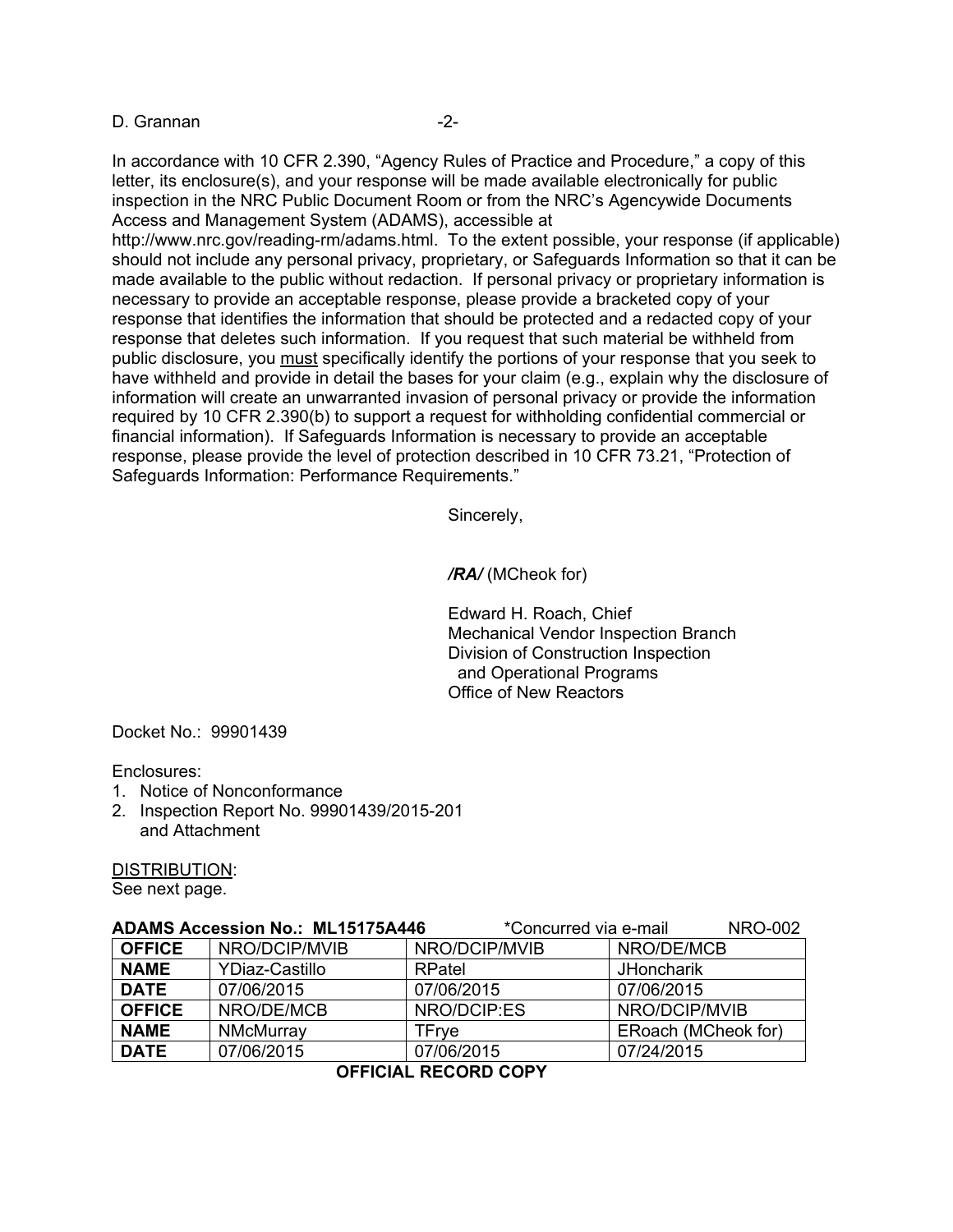### Letter to Dan Grannan from Edward Roach dated July 24, 2015

### SUBJECT: NUCLEAR REGULATORY COMMISSION VENDOR INSPECTION REPORT OF SPECIALTY MAINTENANCE AND CONSTRUCTION, INC. NO. 99901439/2015-201 AND NOTICE OF NONCONFORMANCE

DISTRIBUTION: MMitchell KKavanagh ASakadales RRasmussen Russell.Stone@MetalTek.com Dave.Masterson@MetalTek.com Tim.Maneval@MetalTek.com Dan.Grannan@MetalTek.com NRO\_DCIP\_Distribution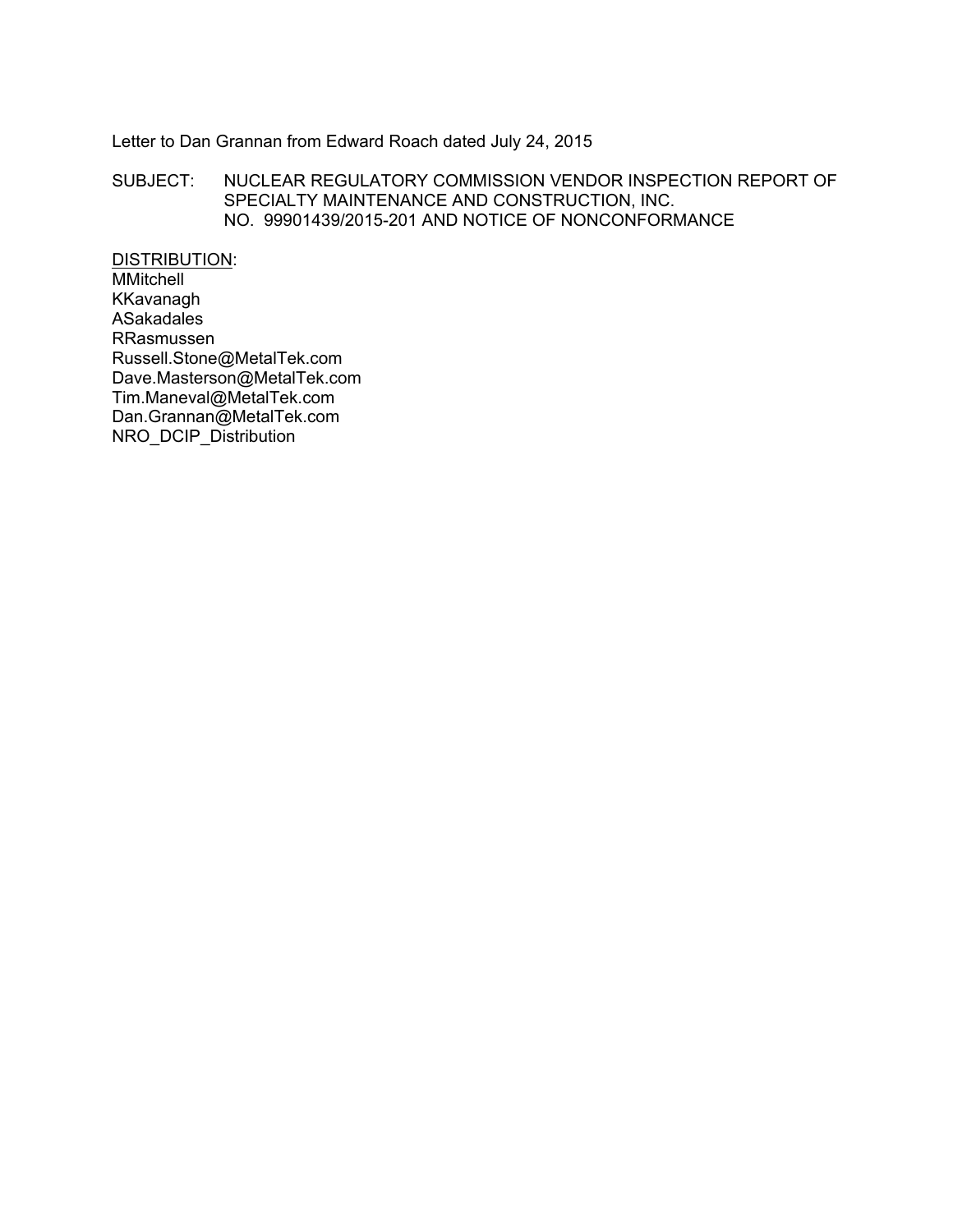### **NOTICE OF NONCONFORMANCE**

Specialty Maintenance and Construction, Inc. The Construction of the Docket No. 99901439 4015 Drane Field Road Report No. 2015-201 Lakeland, FL 33811

Based on the results of a U.S. Nuclear Regulatory Commission (NRC) inspection conducted at the Specialty Maintenance and Construction, Inc. (SMCI) facility in Lakeland, FL, on June 8, 2015, through June 12, 2015, certain activities were not conducted in accordance with NRC requirements that were contractually imposed on SMCI by its customers or NRC licensees:

A. Criterion III, "Design Control," of Appendix B "Quality Assurance Program Criteria for Nuclear Power Plants and Fuel Processing Plants," to Title to 10 of the *Code of Federal Regulations* (10 CFR) Part 50, "Domestic Licensing of Production and Utilization Facilities," states, in part, that "Measures shall be established to assure that applicable regulatory requirements and the design basis, as defined in 10 CFR 50.2, and as specified in the license application, for those structures, systems, and components to which this appendix applies are correctly translated into specifications, drawings, procedures, and instructions."

Criterion IX, "Control of Special Processes," of Appendix B to 10 CFR Part 50, states, in part, that "Measures shall be established to assure that special processes, including welding, heat treating, and nondestructive testing, are controlled and accomplished by qualified personnel using qualified procedures in accordance with applicable codes, standards, specifications, criteria, and other special requirements."

Section 3.8.3.6.2, "Nondestructive Examination," of Revision 18 of the AP1000 design certification document, which is incorporated by reference in the Combined License for Vogtle Electric Generating Plant (VEGP), Units 3 and 4 and Virgil C. (VC) Summer Generating Station, Units 2 and 3, states in part, that "Welds are visually examined for 100 percent of their length. Full penetration welds are inspected by ultrasonic or radiographic examination for 10 percent of their length. Partial penetration welds are inspected by magnetic particle or liquid penetrant examination for 10 percent of their length." In addition, Westinghouse Electric Company (WEC) design specification drawings, APP-GW-S9-104, "AP1000 Structural Modules General Notes - V," Revision 4, dated October 6, 2014, and APP-GW-S9-105, "AP1000 Structural Modules General Notes - VI," Revision 4, dated October 14, 2014, incorporate these requirements, and require a visual examination (VT), and magnetic particle (MT) or liquid penetrant (PT) examinations on both the reinforcing fillet weld and the partial joint penetration (PJP).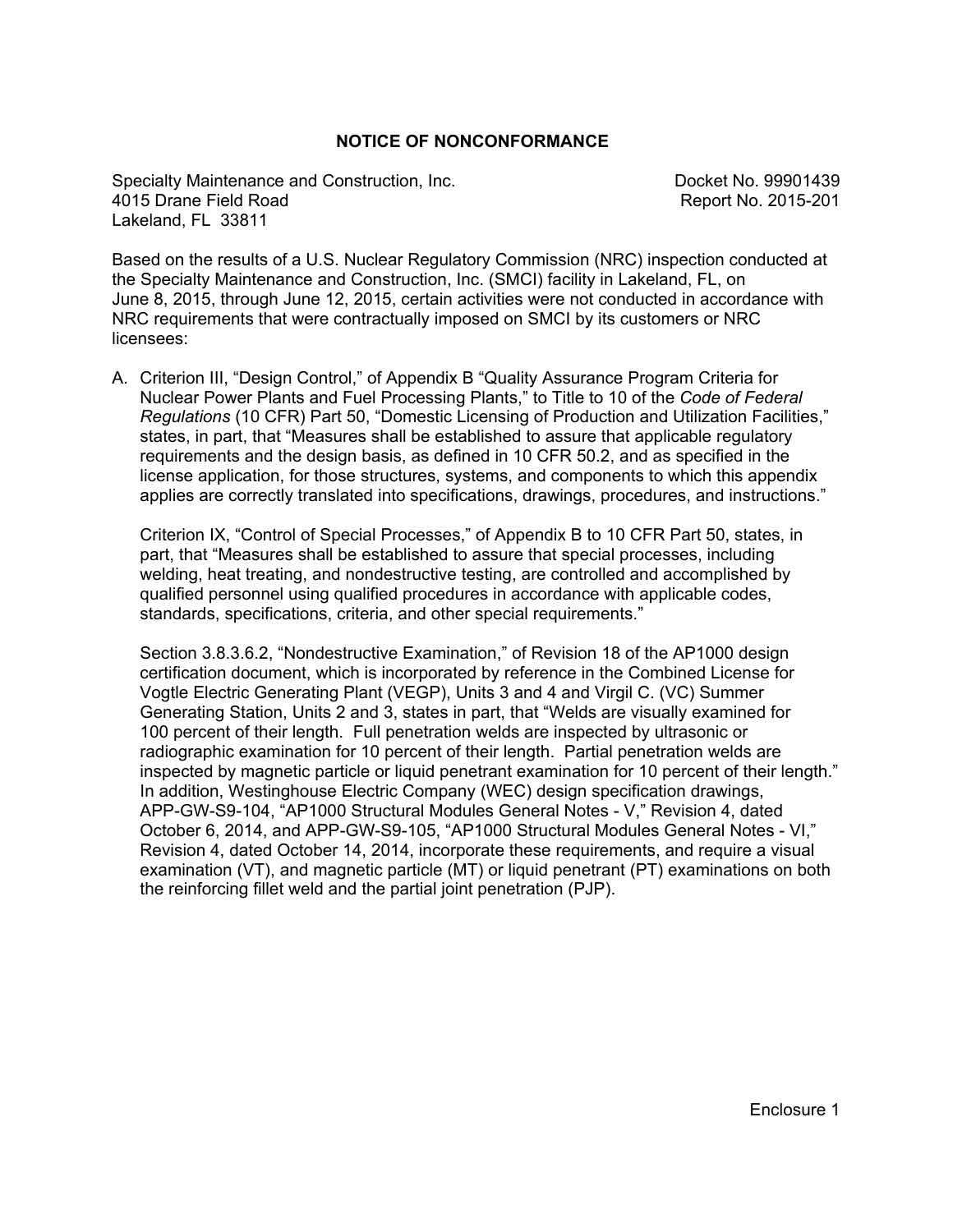Contrary to the above, as of June 12, 2015, SMCI failed to transfer all the pertinent design requirements into the applicable instructions and failed to inspect welds in accordance with the applicable travelers and design specification drawings. Specifically;

- 1. SMCI did not adequately incorporate several general notes on NDE requirements from WEC design specifications drawings into all the applicable travelers. These general notes would require VT, and MT or PT examinations of both the reinforcing fillet weld and the PJP. By not correctly transferring nondestructive examination requirements to the SMCI travelers, partial penetration welds did not receive the required surface examinations required by the WEC design drawings.
- 2. SMCI only performed VT and MT examination of the reinforcing fillet weld that is applied over the PJP, and did not perform a VT and MT examination of the PJP as required by several general notes from design specification drawing APP-GW-S9-105. Not inspecting the PJP welds leaves the quality of welds to be indeterminate, and therefore affects how these welds would meet their design stress requirements and would perform their intended safety function.

This issue has been identified as Nonconformance 99901439/2015-201-01.

B. Criterion IX, "Control of Special Processes," of Appendix B to 10 CFR Part 50, states, in part, that "Measures shall be established to assure that special processes, including welding, heat treating, and nondestructive testing, are controlled and accomplished by qualified personnel using qualified procedures in accordance with applicable codes, standards, specifications, criteria, and other special requirements."

SMCI procedure QP-9.0, "Weld Filler Metal and Consumable Control," Revision 2, dated August 16, 2013, provides several quality record requirements to document the use of weld wire, weld filler material, and other weld consumables.

Contrary to the above, as of June 12, 2015, SMCI failed to control welding consumable filler metal in accordance with applicable procedures and criteria. Specifically,

- 1. SMCI did not record on form WCIL-001 the weld filler metal that was issued for the time period of June 28, 2014, through July 11, 2014, as required by Qp-9.0, section 5.3.8. Because there are no entries on form WCIL-001 for the dates above, there is no objective evidence that the correct weld filler metal was used in production and there was adequate control of the welding filler metal for this time period.
- 2. During a review of traveler 926-CA01-00774, the NRC inspection team noted that a welder used weld filler metal to weld the beam seat that was not the weld filler metal he was issued and required to use. The use of the correct weld filler metal for welding the beam seat was not adequately controlled as required by QP-9.0, sections 5.3.8, 5.5.2, and 5.5.4.

The NRC inspection team noted that welders were not issued any weld filler metal for (a) welding on embed plates on October 8, 2014, for traveler 926-CA01-01156 for the CA-01 module for VEGP Unit 3, and (b) welding on embed plates on October 8, 2014,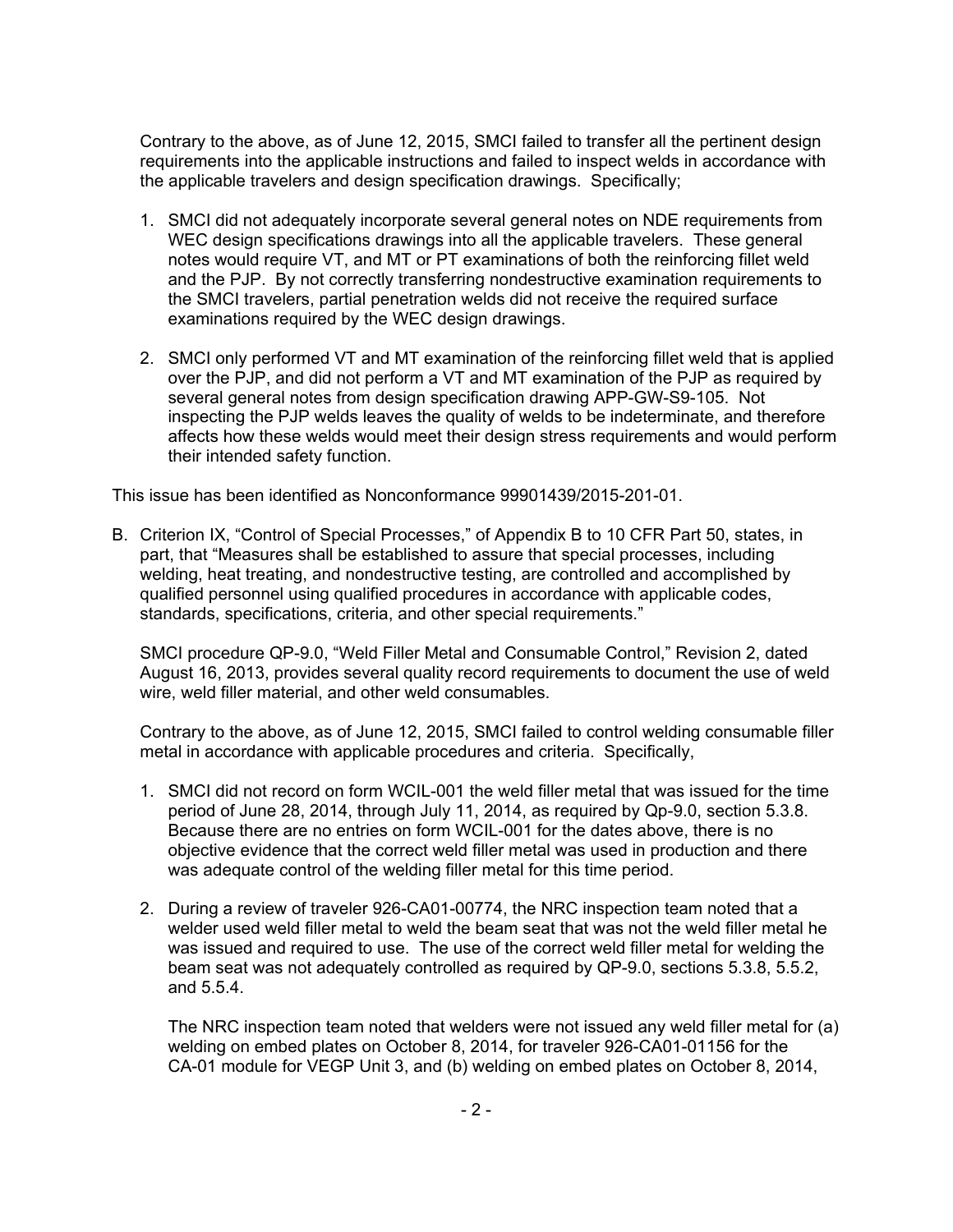for traveler 926-CA01-01162 for the CA-01 module for VC Summer Generating Station Unit 2. Weld filler metal issued to the welders for this work was not be recorded in form WCIL-001 as required by QP-9.0, sections 5.3.8, 5.5.2, and 5.5.4.

This issue has been identified as Nonconformance 99901439/2015-201-02.

Please provide a written statement or explanation to the U.S. Nuclear Regulatory Commission, ATTN: Document Control Desk, Washington, DC 20555-0001 with a copy to the Chief, Mechanical Vendor Inspection Branch, Division of Construction and Operational Programs, Office of New Reactors, within 30 days of the date of the letter transmitting this notice of nonconformance. This reply should be clearly marked as a "Reply to a Notice of Nonconformance" and should include for each noncompliance: (1) the reason for the noncompliance, or if contested, the basis for disputing the noncompliance; (2) the corrective steps that have been taken and the results achieved; (3) the corrective steps that will be taken to avoid future noncompliances; and (4) the date when your corrective action will be completed. Where good cause is shown, consideration will be given to extending the response time.

Because your response will be made available electronically for public inspection in the NRC Public Document Room or from the NRC's Agencywide Documents Access Management System (ADAMS), accessible through the NRC Web site at http://www.nrc.gov/reading-rm/adams.html, to the extent possible, it should not include any personal, privacy, proprietary, or Safeguards Information so that it can be made available to the public without redaction. If personal privacy or proprietary information is necessary to provide an acceptable response, then please provide a bracketed copy of your response that identifies the information that should be protected and a redacted copy of your response that deletes such information. If you request withholding of such material, you must specifically identify the portions of your response that you seek to have withheld and provide in detail the bases for your claim of withholding (e.g., explain why the disclosure of information will create an unwarranted invasion of personal privacy or provide the information required by 10 CFR 2.390(b) to support a request for withholding confidential commercial or financial information). If Safeguards Information is necessary to provide an acceptable response, please provide the level of protection described in 10 CFR 73.21, "Protection of Safeguards Information: Performance Requirements."

Dated this the  $24<sup>th</sup>$  day of July 2015.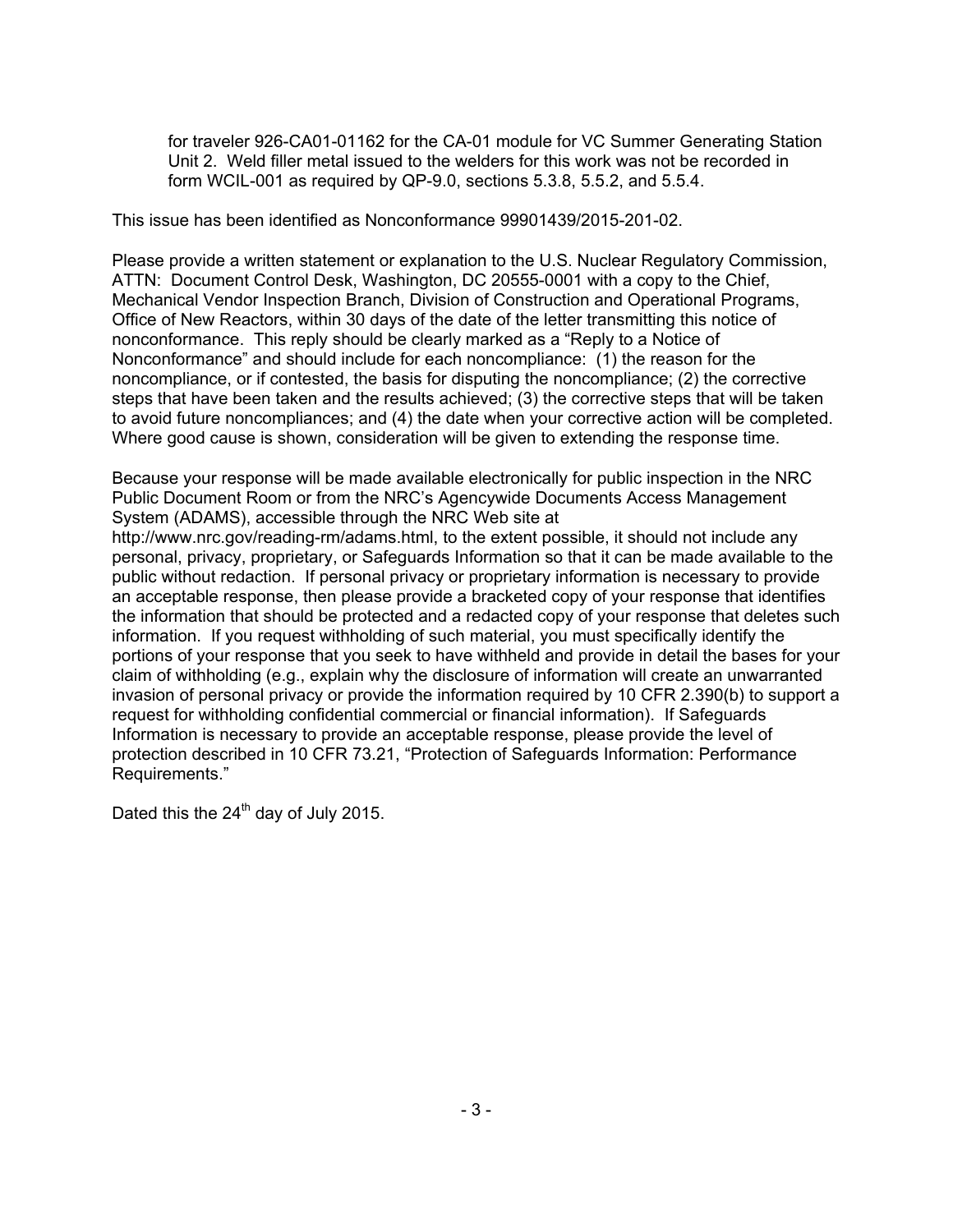#### **U.S. NUCLEAR REGULATORY COMMISSION OFFICE OF NEW REACTORS DIVISION OF CONSTRUCTION INSPECTION AND OPERATIONAL PROGRAMS VENDOR INSPECTION REPORT**

| Docket No.:                       | 99901439                                                                                                                                                                                                                                                                                                                                                                                      |                                                                            |                    |  |
|-----------------------------------|-----------------------------------------------------------------------------------------------------------------------------------------------------------------------------------------------------------------------------------------------------------------------------------------------------------------------------------------------------------------------------------------------|----------------------------------------------------------------------------|--------------------|--|
| Report No.:                       | 99901439/2015-201                                                                                                                                                                                                                                                                                                                                                                             |                                                                            |                    |  |
| Vendor:                           | Specialty Maintenance and Construction, Inc.<br>A Division of Metaltek International<br>4015 Drane Field Rd.<br>Lakeland, FL 33811                                                                                                                                                                                                                                                            |                                                                            |                    |  |
| Vendor Contact:                   | Mr. Dan Grannan<br><b>Quality Director</b><br>E-mail: Dan.Grannan@MetalTek.com<br>Phone: 863-644-8432                                                                                                                                                                                                                                                                                         |                                                                            |                    |  |
| <b>Nuclear Industry Activity:</b> | Specialty Maintenance and Construction, Inc. is under contract to<br>Chicago Bridge & Iron to fabricate the embed plates for the CA-01<br>(steam generator and refueling canal modules) and CA-02<br>(independent wall structure connecting CA-1 and CA-03)<br>(in-containment refueling water storage tank module) modules for<br>the Westinghouse Electric Company's AP1000 reactor design. |                                                                            |                    |  |
| <b>Inspection Dates:</b>          | June 8-12, 2015                                                                                                                                                                                                                                                                                                                                                                               |                                                                            |                    |  |
| Inspectors:                       | Yamir Diaz-Castillo<br>Raju Patel<br>John Honcharik<br>Nicholas McMurray<br>Kamishan Martin                                                                                                                                                                                                                                                                                                   | NRO/DCIP/MVIB<br>NRO/DCIP/MVIB<br>NRO/DE/MCB<br>NRO/DE/MCB<br>NRR/DRA/APHB | <b>Team Leader</b> |  |
| Approved by:                      | Edward H. Roach, Chief<br>Mechanical Vendor Inspection Branch<br>Division of Construction Inspection<br>and Operational Programs<br><b>Office of New Reactors</b>                                                                                                                                                                                                                             |                                                                            |                    |  |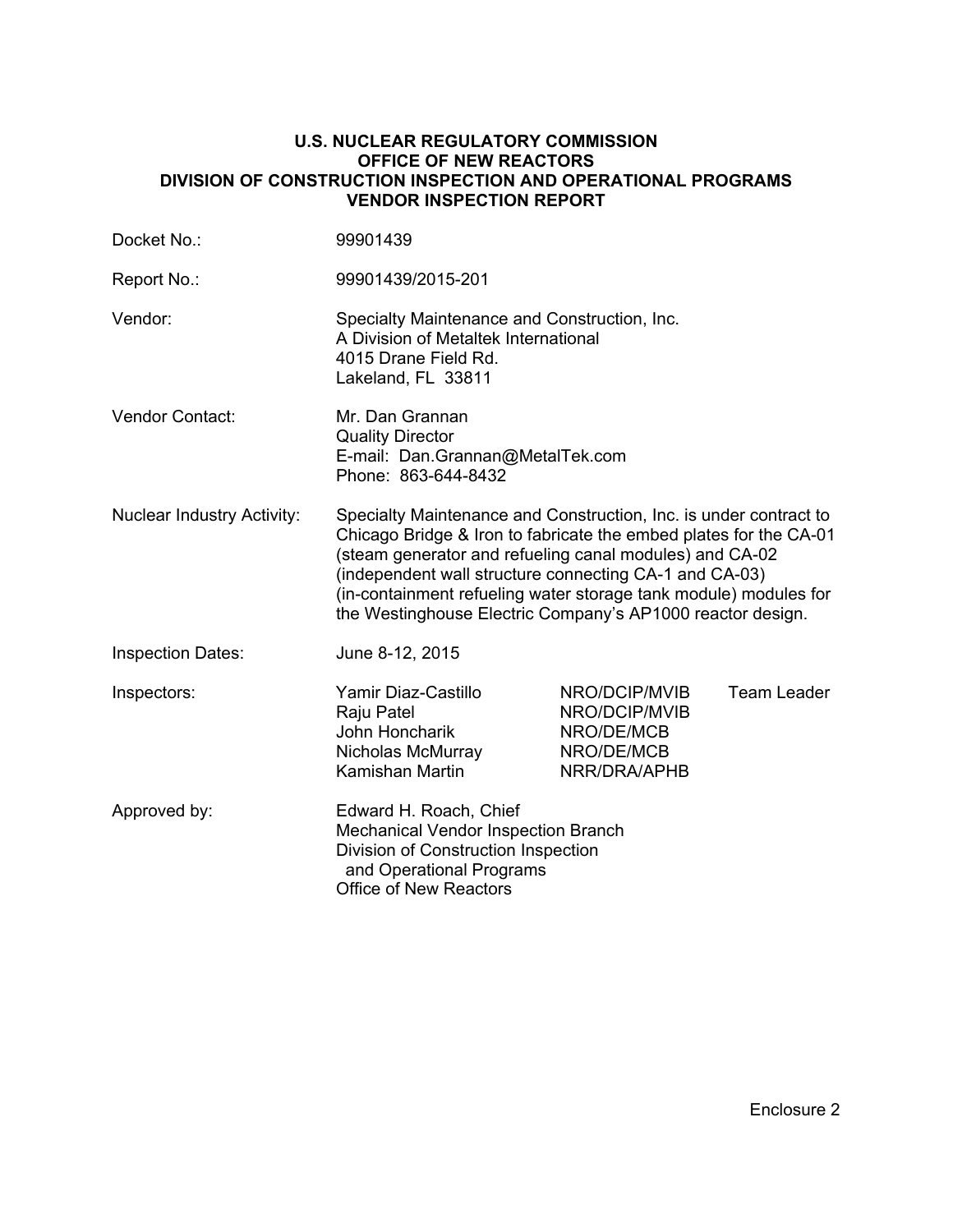# **EXECUTIVE SUMMARY**

### Specialty Maintenance and Construction, Inc. 99901439/2015-201

The U.S. Nuclear Regulatory Commission (NRC) staff conducted a reactive vendor inspection at the Specialty Maintenance and Construction, Inc. (SMCI) facility to verify that it had implemented an adequate quality assurance (QA) program that complies with the requirements of Appendix B, "Quality Assurance Criteria for Nuclear Power Plants and Fuel Reprocessing Plants," to Title 10 of the *Code of Federal Regulations* (10 CFR) Part 50, "Domestic Licensing of Production and Utilization Facilities." The NRC inspection team conducted the inspection from June 8-12, 2015. This was the third NRC inspection at the SMCI facility.

This technically-focused inspection specifically evaluated SMCI's implementation of quality activities associated with the fabrication of the embed plates for the CA-01 (steam generator and refueling canal modules) and CA-02 (independent wall structure connecting CA-1 and CA-03) (in-containment refueling water storage tank module) modules for the Westinghouse Electric Company's AP1000 reactor design. These modules are being fabricated for the Vogtle Electric Generating Plant (VEGP), Units 3 and 4 and Virgil C. (VC) Summer Generating Station, Units 2 and 3.

Some of the specific activities observed by the NRC inspection team included:

- Corrective Actions screening meeting
- initiation of a non-conformance report (NCR) using the new uniPoint electronic system
- rework and final quality control inspection performed on a T-section of the CA-03 module associated with NCR No. 150445 for VEGP Unit 3
- visual and magnetic particle examination on an embed plate, traveler No. 926-CA01-02417, weld Nos. 1 and 9, for VEGP Unit 3
- pre-heating and welding of a shear lug to an embed plate, traveler No. 926-CA01-01881 for VC Summer Generating Station Unit 2

The following regulation served as the basis for the NRC inspection:

• Appendix B to 10 CFR Part 50

During the course of this inspection, the NRC inspection team implemented Inspection Procedure 43003, "Reactive Inspections of Nuclear Vendors," dated October 3, 2013.

The information below summarizes the results of this inspection.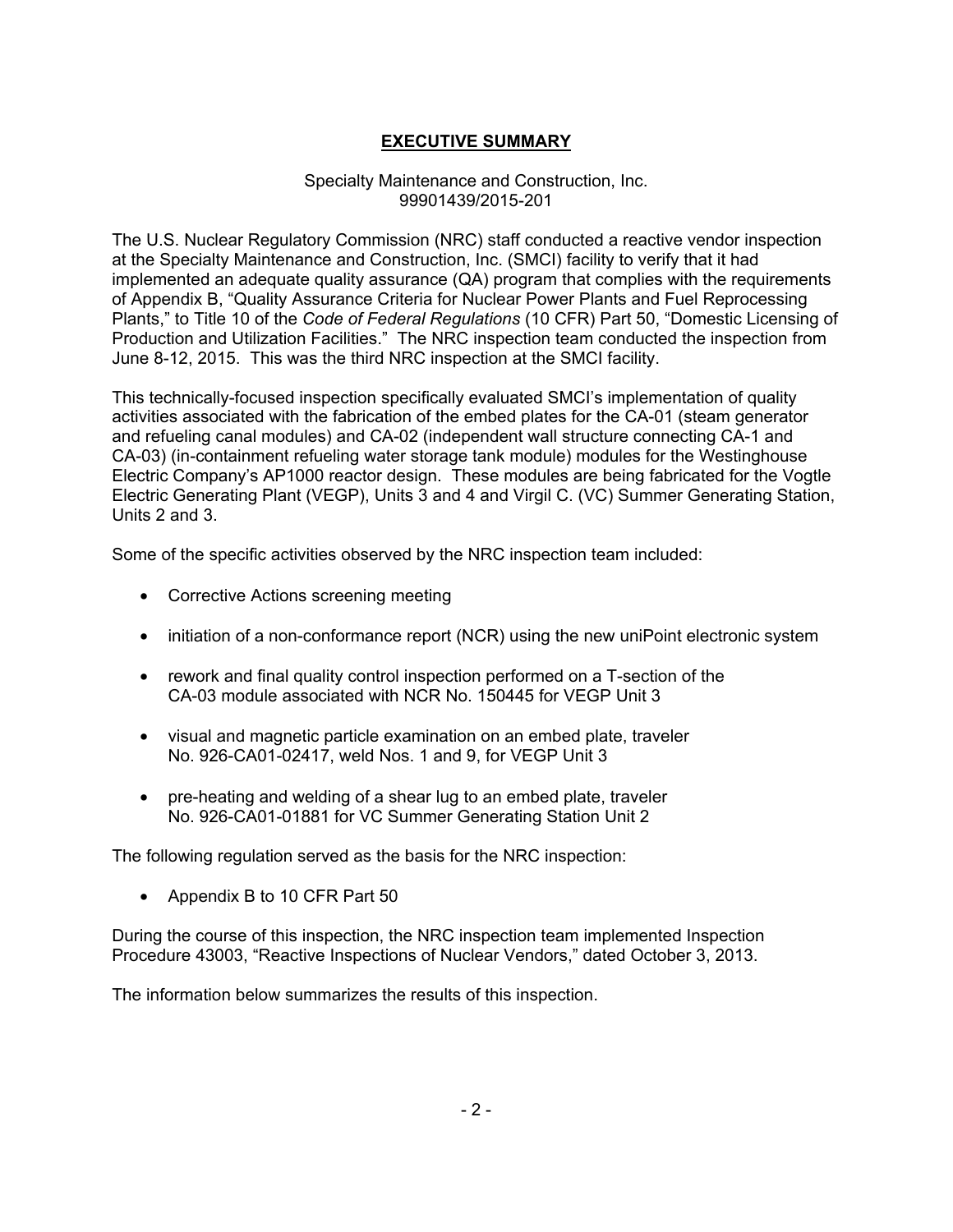## Manufacturing Control

The NRC inspection team issued Nonconformance 99901432/2015-201-01 in association with SMCI's failure to implement the regulatory requirements of Criterion III, "Design Control," and Criterion IX, "Control of Special Processes," of Appendix B to 10 CFR Part 50. Nonconformance 99901432/2015-201-01 cites SMCI for failing to transfer all the pertinent design requirements into the applicable instructions and for failing to inspect welds in accordance with the applicable travelers and design specification drawings. Specifically, SMCI did not incorporate a requirement that reinforcing fillet welds shall be subject to a magnetic particle (MT) or liquid penetrant testing in accordance with the design specification drawing and did not perform a visual examination and MT inspection of the partial joint penetration as required by the design specification drawing and Revision 18 of the AP1000 design certification document.

The NRC inspection team also issued Nonconformance 99901432/2015-201-02 in association with SMCI's failure to implement the regulatory requirements of Criterion IX of Appendix B to 10 CFR Part 50. Nonconformance 99901432/2015-201-02 cites SMCI for failing to control welding consumable filler metal in accordance with applicable procedures and criteria. Specifically, the NRC inspection team noted that the Weld Consumable Issuance Log (form WCIL-001) contained a two week period from June 28, 2014, to July 11, 2014, that did not contain any entries. In addition, the NRC inspection team found two examples of welders who were not issued filler metal on form WCIL-001 but recorded using filler metal on two different travelers. Furthermore, a welder was issued filler metal according to form WCIL-001, but recorded a different filler metal in the traveler.

## Other Inspection Areas

The NRC inspection team determined that SMCI is implementing its programs for corrective action, nonconforming materials, parts, or components, and training and qualification of personnel in accordance with the applicable regulatory requirements of Appendix B to 10 CFR Part 50. Based on the limited sample of documents reviewed and activities observed, the NRC inspection team also determined that SMCI is implementing its policies and procedures associated with these programs. No findings of significance were identified.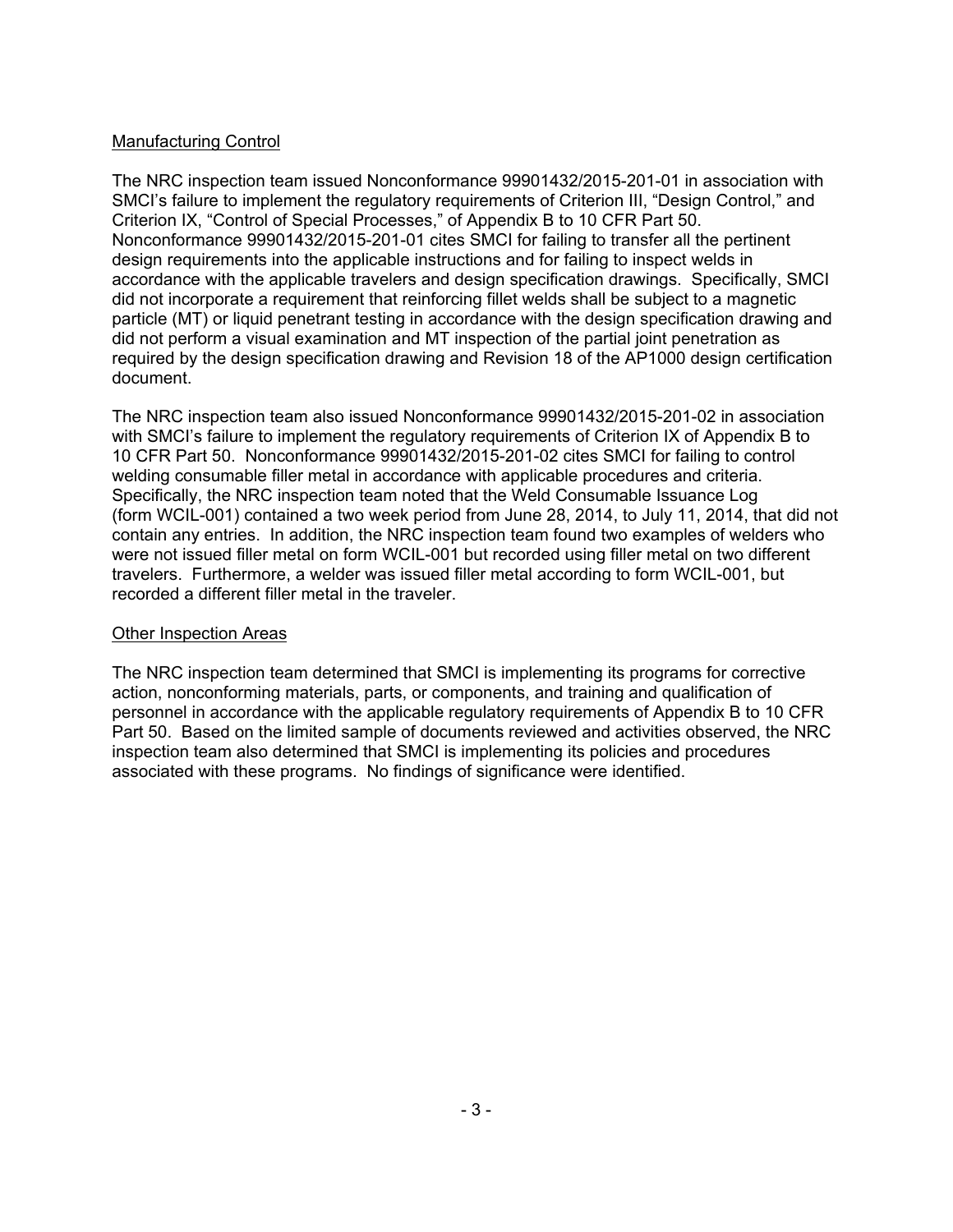## **REPORT DETAILS**

### 1. Manufacturing Control

### a. Inspection Scope

The U.S Nuclear Regulatory Commission (NRC) inspection team reviewed Specialty Maintenance and Construction, Inc. (SMCI's) policies and implementing procedures that govern the control of special processes program to verify compliance with the requirements of Criterion IX, "Control of Special Processes," of Appendix B, "Quality Assurance Criteria for Nuclear Power Plants and Fuel Reprocessing Plants," to 10 CFR Part 50, "Domestic Licensing of Production and Utilization Facilities," and with the requirements in the American Welding Society (AWS) D1.1, "Structural Welding Code - Steel" 2000 Edition, and AWS D1.6, "Structural Welding Code - Stainless Steel", 1999 Edition.

The NRC inspection team also reviewed a sample of welding and nondestructive examination (NDE) documents. The NRC inspection team observed a visual examination (VT) and magnetic particle examination (MT) on an embed plate, traveler number 926-CA01-02417, weld numbers 1 and 9, for Vogtle Electric Generating Plant (VEGP) Unit 3. The NRC inspection team also observed pre-heating and welding of a shear lug to an embed plate, traveler number 926-CA01-01881, for Virgil C. (VC) Summer Generating Station Unit 2.

The NRC inspection team discussed the special processes program with SMCI's management and technical staff. The attachment to this inspection report lists the documents reviewed by the NRC inspection team.

#### b. Observations and Findings

During the observation of the VT and MT performed on traveler No. 926-CA01-02417, the NRC inspection team reviewed the traveler note requirements for the NDE of the fillet and partial joint penetration (PJP) welds. The VT and MT were performed on the reinforcing fillet weld that is overlaid onto the PJP. For PJPs, Note 1 of SMCI's welding traveler, No. 926S-CA01-02417, states, in part, that "All welds to be Visually Examined (VT) for 100% of their length (PJP, & Fillets)," and Note 3 states, in part, that "PJP welds to be (MT) for 10 percent of their length or (1) weld per (10) 100 percent of length." The NRC inspection team then proceeded to review the Westinghouse Electric Company's (WEC) design drawings for the NDE requirements. WEC design specification drawings, APP-GW-S9-104, "AP1000 Structural Modules General Notes - V," Revision 4, dated October 6, 2014, and APP-GW-S9-105, "AP1000 Structural Modules General Notes - VI," Revision 4, dated October 14, 2014, state, in part

- General note 6.12.5 states that "All welds shall be visually examined for 100 percent of their length."
- General note 6.12.6 i states that "All fillet welds shall be visually examined (VT) for 100 percent of their length"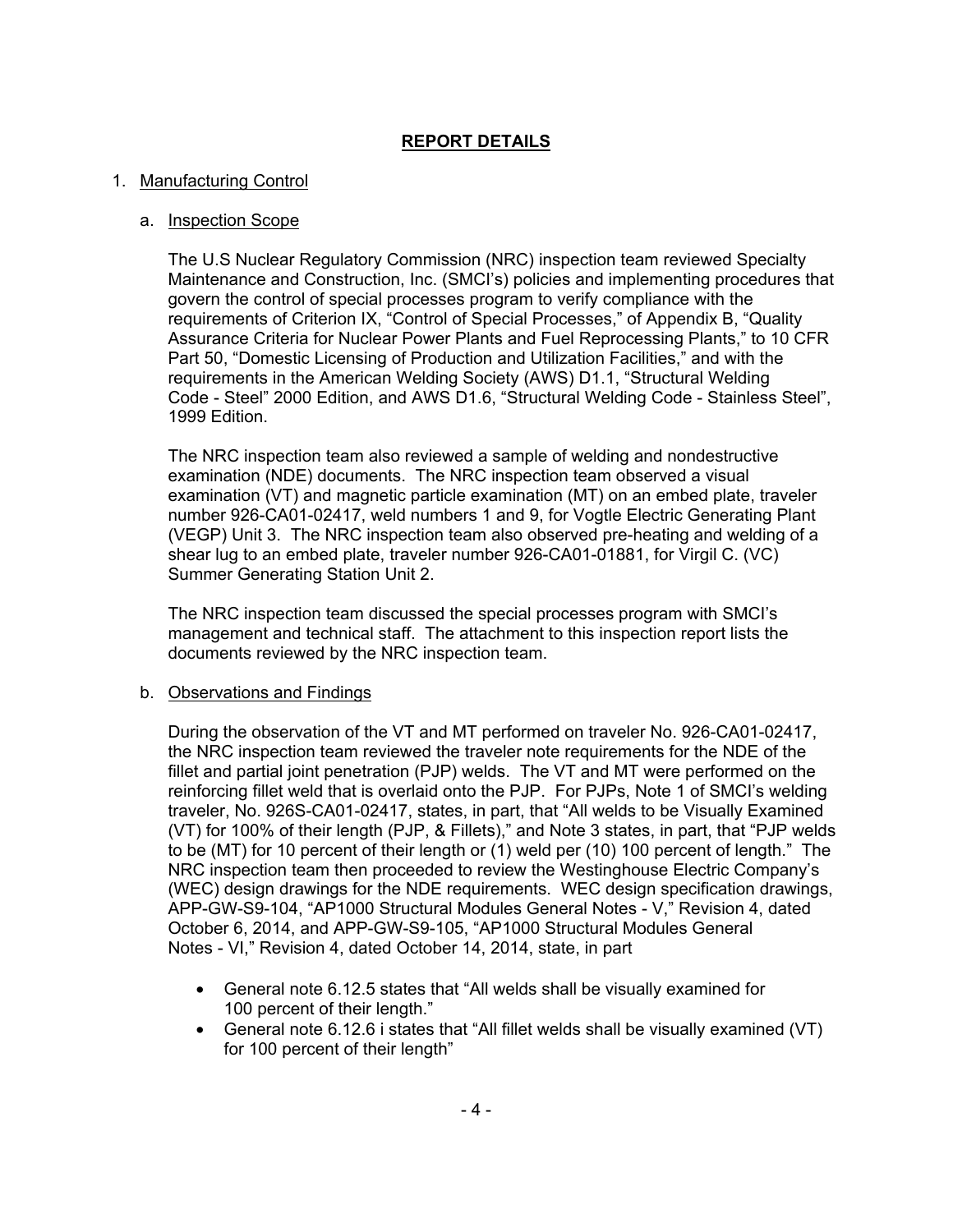- General note 6.12.6 iii states that "Partial penetration welds shall be 10 percent (minimum) inspected by magnetic particle (MT) or liquid penetrant (PT) examination. The examination may be 10 percent of each weld or 100 percent of one weld in ten."
- General note 6.12.6 iv states that "Reinforcing fillet welds for complete joint penetration and partial penetration welds shall be surface examined in accordance with 6.12.6 ii or 6.12.6 iii after the fillet weld is complete."

Furthermore, Section 3.8.3.6.2, "Nondestructive Examination," of Revision 19 of the AP1000 design control document (DCD), which is incorporated by reference in the Combined License for VEGP, Units 3 and 4 and VC Summer Generating Station, Units 2 and 3, states in part, that "Welds are visually examined for 100 percent of their length. Full penetration welds are inspected by ultrasonic or radiographic examination for 10 percent of their length. Partial penetration welds are inspected by magnetic particle or liquid penetrant examination for 10 percent of their length." The NRC inspection team noted that the requirement in the WEC design drawing is consistent with the requirements in AP1000 DCD, section 3.8.3.6.2, which states that all welds be visually examined for 100 percent of their length and partial penetration welds are inspected by magnetic particle or liquid penetrant examination for 10 percent of their length.

SMCI did not incorporate general note 6.12.6 iv into all the applicable travelers where the combination of General Notes 6.12.5, 6.12.6 i, 6.12.6 iii, and 6.12.6 iv would require VT, and MT or PT examinations of both the reinforcing fillet weld and the PJP. By not correctly transferring nondestructive examination requirements to the SMCI travelers, partial penetration welds did not receive the required surface examinations required by the WEC design drawings. SMCI only performed VT and MT examination of the reinforcing fillet weld that is applied over the PJP, and did not perform a VT and MT examination of the PJP as required by design specification drawing APP-GW-S9-105, which include general notes 6.12.5, 6.12.6 i, and 6.12.6 iii. Not inspecting the PJP welds leaves the quality of welds to be indeterminate, and therefore affects how these welds would meet their design stress requirements and would perform their intended safety function. The NRC inspection team identified this issue as Nonconformance 99901432/2015-201-01 for SMCI's failure to transfer the applicable design requirements into the applicable instructions and for failure to inspect welds in accordance with the applicable travelers and design specification drawings. SMCI initiated CAR No. 2015- 321 to address this issue.

The NRC inspection team reviewed the control of weld filler metal and noted that Section 5.5.4 of SMCI procedure QP-9.0, "Weld Filler Metal And Consumable Control," Revision 2, dated August 16, 2013, states, in part, that "Quality shall record the date, welder's name, welder's stamp, MI  $#$ , Heat  $#$ , Job  $#$ , the time the weld wire is released and the amount issued on the Weld Consumable Issuance Log (Form WCIL-001) when checking out weld wire."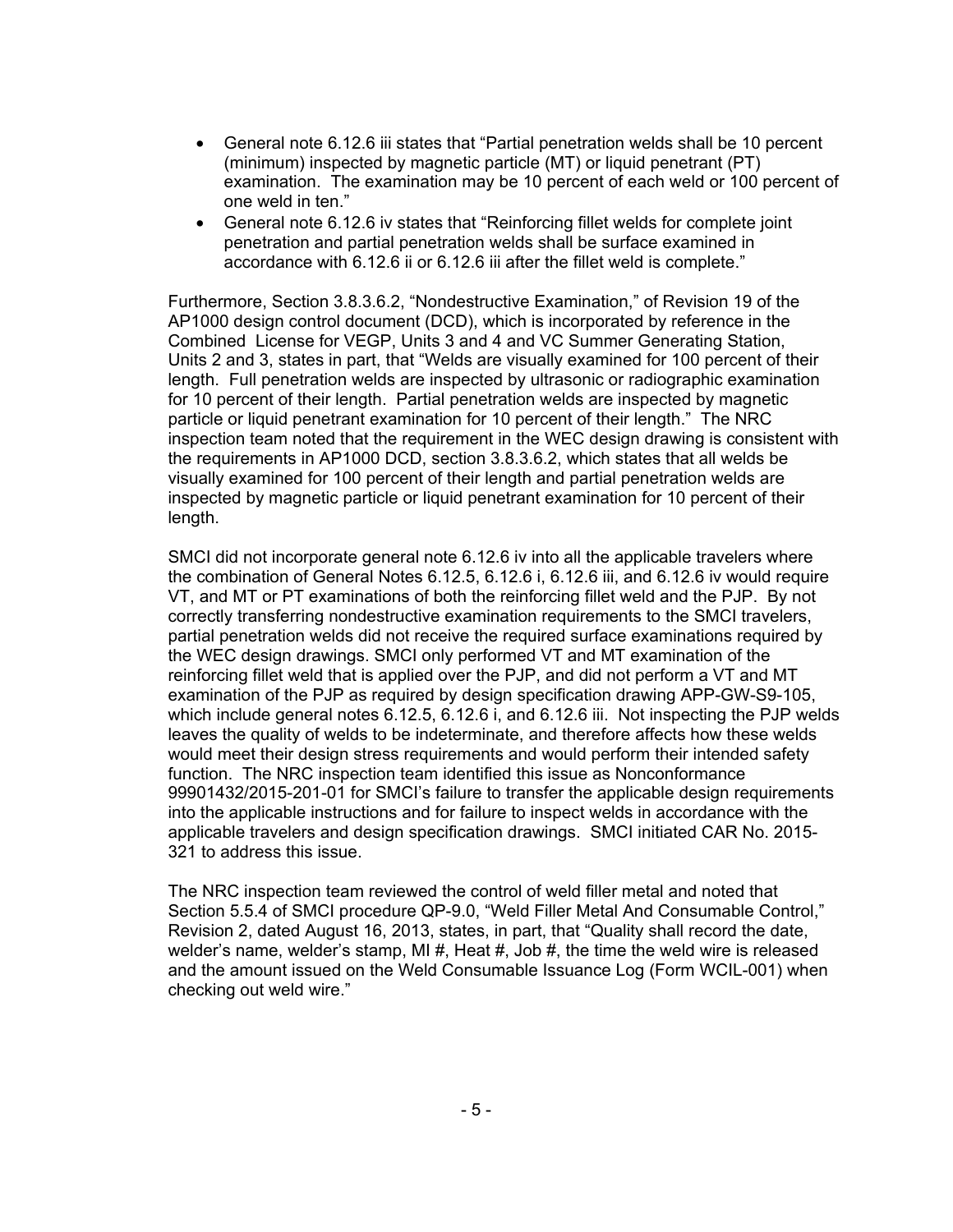In addition, Section 5.3.8 of procedure QP-9.0, states, in part, that "Quality will record weld filler metal in the Control Box on the Weld Consumable Issuance Log (Form WCIL-001). This log shall be checked and updated every week by Quality to ensure an accurate count of the amount of weld filler metal available for each job." Furthermore, Section 5.5.2 of procedure QP-9.0, states, in part, that "When a weld consumable is needed for a Nuclear or ASME Section III and ASME Section VIII job, the welder must have a Traveler for the job they are working on. Quality will review the Traveler with the welder to determine the correct weld consumable that is needed for the job."

During the review of the Weld Consumable Issuance Log (form WCIL-001), the NRC inspection team noted that SMCI did not record weld filler metal for the time period of June 28, 2014, through July 11, 2014. Because there are no entries on form WCIL-001 for the dates above, there is no objective evidence that the correct welding filler metal was used in production and that there was adequate control of the welding filler metal for this time period. In addition, the NRC inspection team noted that SMCI's welder No. 72 was issued filler metal MI-15765, Heat/Lot No. 10285 for welding a beam seat for module CA-01 (steam generator and refueling canal module) for VC Summer Generating Station Unit 2, on September 29, 2014, as recorded in Form WCIL-001. However, during a review of traveler 926-CA01-00774, the NRC inspection team noted that welder No. 72 used filler metal MI-15709, Heat/Lot No. 95138 to weld the beam seat, contrary to the filler metal he was issued and required to use. There is no objective evidence that the correct filler metal was used for welding the beam seat and that there was adequate control of the welding filler metal.

The NRC inspection team also found two examples where SMCI's welders performed welding but there was no documentation available on form WCIL-001 in accordance with QP-9.0. Welder 121 welded on embed plates on October 8, 2014, for traveler 926-CA01-01156 for the CA-01 module for VEGP Unit 3. In addition, welders 121 and 140 welded on embed plates on October 8, 2014, for traveler 926-CA01-01162 for the CA-01 module for VC Summer Generating Station Unit 2. The NRC inspection team noted that welders 121 and 140 were not issued any welding filler metal for the dates above. There is no objective evidence that the correct welding filler metal was used for welding the embed plates and that there was adequate control of the welding filler metal.

For these three examples, use of the incorrect welding filler metal or a contaminated welding filler metal (if not adequately controlled) on safety related components that are not qualified may reduce the strength of the welds affecting the components' ability to perform its intended safety function. The NRC inspection team identified this issue as Nonconformance 99901432/2015-201-02 for SMCI's failure to control welding consumable filler metal in accordance with applicable procedures and criteria. SMCI initiated nonconformance report (NCR) Nos. 150528, 150532 and 150533 to address this issue.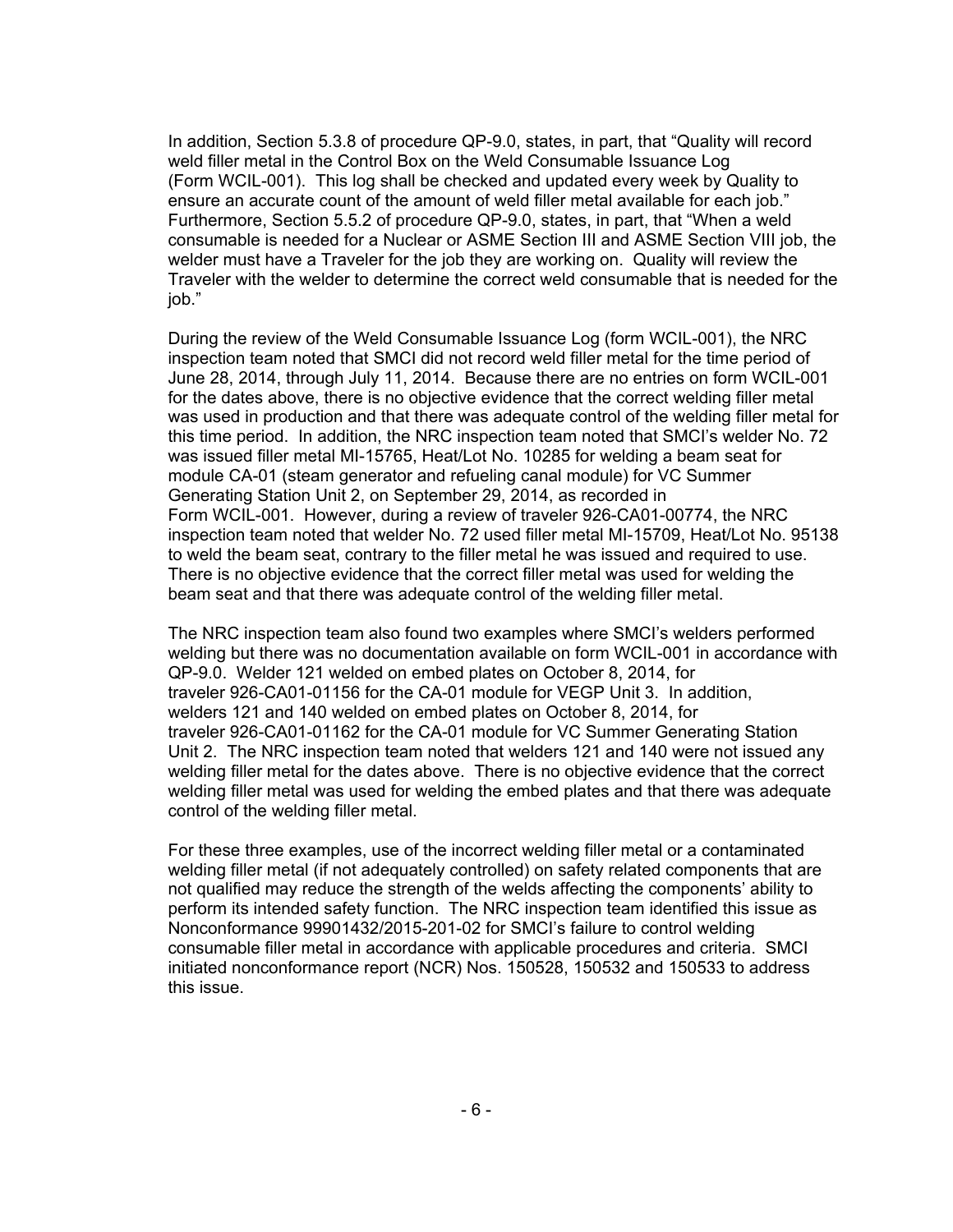During the observation of an MT examination on a plate coupler weld on traveler No. 926-CA01-02417, weld numbers 1 and 16, for VEGP Unit 3, the NRC inspection team found that the MT procedure, NPT-QAP-9C, did not specify the inspection area. The NDE inspector and the NDE Level III inspector stated that the area to be inspected is the weld including  $\frac{1}{2}$ -inch from the toes of the welds. AWS D1.1 does not specifically specify a quantitative area to be inspected, but the area should be specified in the applicable procedures. SMCI initiated CAR 2015-318 to address this issue.

During the review of NDE inspector qualifications, the NRC inspection team observed that the complete qualification and training records for the NDE inspectors were not available at the SMCI facility. The NDE inspectors are subcontracted out to TEAM Industrial, which provides the NDE inspectors for SMCI. In addition, some of the NDE inspection qualification records that were available at SMCI were not consistent with the NDE inspector qualification records that are kept by TEAM Industrial. SMCI QAM, QP-2.0 and the QP-2.3 procedure for NDE qualifications requires that the records be located at the SMCI shop in order to verify that the NDE inspectors performing work on safety related components are qualified to applicable codes. SMCI initiated CAR 2015-327 to address this issue.

### c. Conclusion

The NRC inspection team issued Nonconformance 99901432/2015-201-01 in association with SMCI's failure to implement the regulatory requirements of Criterion III, "Design Control," and Criterion IX of Appendix B to 10 CFR Part 50. Nonconformance 99901432/2015-201-01 cites SMCI for failing to transfer the applicable design requirements into the applicable instructions and for failing to inspect welds in accordance with the applicable travelers and design specification drawings. Specifically, SMCI did not incorporate a requirement that reinforcing fillet welds shall be MT or PT in accordance with the design specification drawing and did not perform a VT and MT inspection of the PJP as required by the design specification drawing.

The NRC inspection team also issued Nonconformance 99901432/2015-201-02 in association with SMCI's failure to implement the regulatory requirements of Criterion IX of Appendix B to 10 CFR Part 50. Nonconformance 99901432/2015-201-02 cites SMCI for failing to control welding consumable filler metal in accordance with applicable procedures and criteria. Specifically, the NRC inspection team noted that form WCIL-001 contained a two week period from June 28, 2014, to July 11, 2014, that did not contain any entries. In addition, the NRC inspection team found two examples of welders who were not issued filler metal on form WCIL-001 but recorded using filler metal on two different travelers. Furthermore, a welder was issued filler metal according to form WCIL-001, but recorded a different filler metal in the traveler.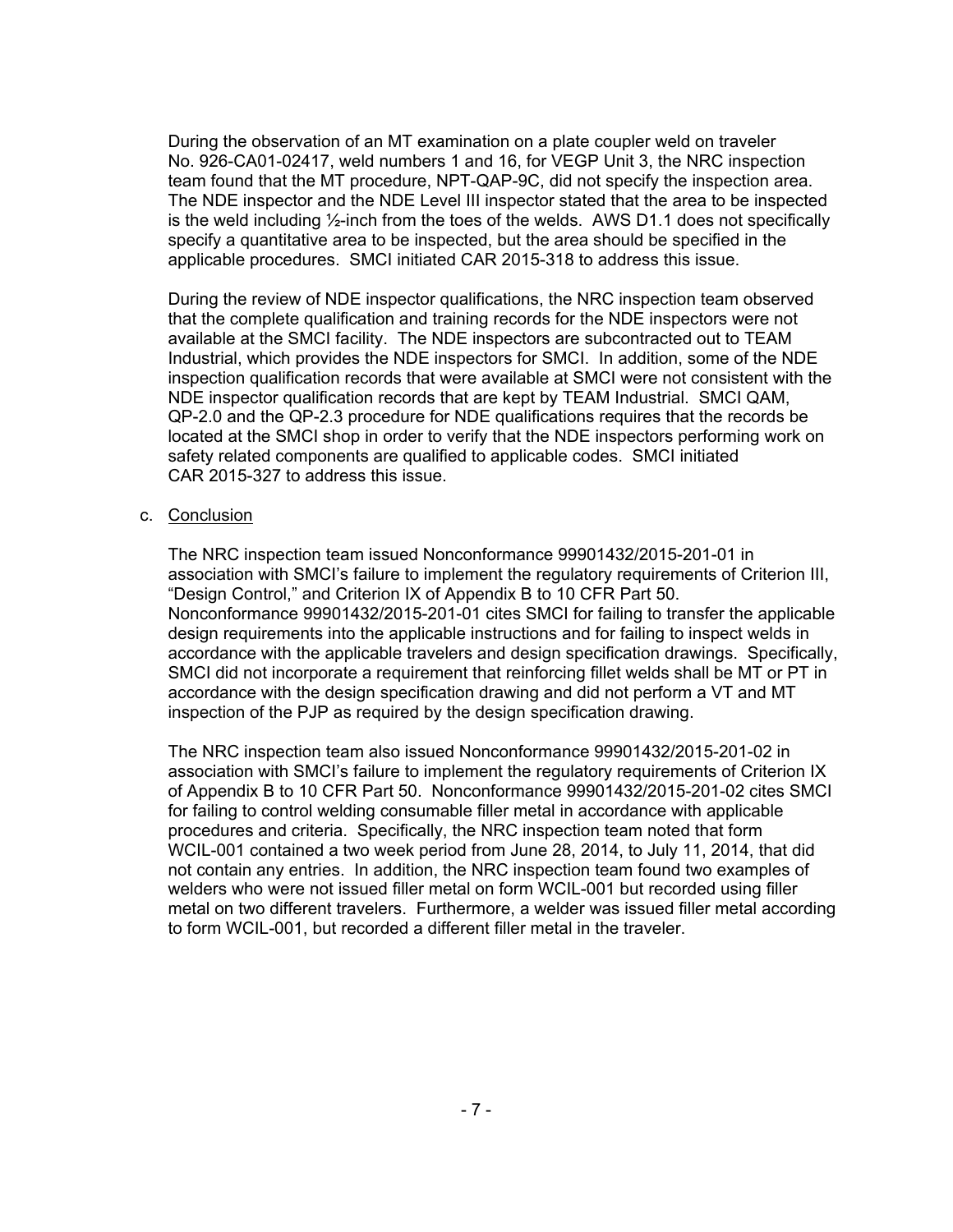## 2. Corrective Action

## a. Inspection Scope

The NRC inspection team reviewed SMCI's policies and implementing procedures that govern the corrective action program to verify compliance with the requirements of Criterion XVI, "Corrective Action," of Appendix B to 10 CFR Part 50.

The NRC inspection team reviewed a sample of Corrective Action Reports (CARs) associated with the fabrication of the embed plates for the AP1000 design to verify the adequacy of SMCI's implementation and control of its corrective action program (CAP). The NRC inspection team also observed a Corrective Action Report Screening Committee meeting to determine whether SMCI's staff demonstrated sufficient knowledge of the CAP and whether the meeting provided an adequate review of the CARs, including proposed categorization (significant condition adverse to quality, condition adverse to quality, or other, as applicable), initiating of CARs to determine the appropriate classification of CARs as well as subsequent assignment for resolution of the identified problem or condition. The NRC inspection team also evaluated the adequacy of SMCI's implementation of corrective actions for addressing customer complaints and returns and SMCI's implementation of the corrective actions taken in response to the findings identified in a previous NRC inspection, as detailed in Inspection Report No. 999014398/2014-202. Furthermore, the NRC inspection team verified that SMCI's CAP provides a connection to SMCI's 10 CFR Part 21, "Reporting Defects and Noncompliance," program.

The NRC inspection team discussed the CAP with SMCI's management and technical staff. The attachment to this inspection report lists the documents reviewed by the NRC inspection team.

## b. Observations and Findings

## b.1 Corrective Action Associated with Nonconformance 99901439/2014-202-01

Following an October 2014 inspection, the NRC issued Nonconformance 999901439/2014-202-01 for SMCI's failure to ensure that significant conditions adverse to quality and conditions adverse to quality are promptly identified and corrected, and for failing to ensure that significant conditions adverse to quality were corrected to preclude repetition. Specifically, SMCI did not take adequate corrective actions in response to the findings from the August 2013 NRC inspection as documented in inspection report No. 99901439/2014-201.

In its response to the NRC dated December 19, 2014, SMCI stated that it had initiated CAR No. 2014-286 to document the causes and corrective actions for this issue. In addition, the response stated that: (1) a checklist for Weld Procedure Specifications (WPS) and Procedure Qualification Reports (PQR) was developed and included in Quality Procedure (QP) 3.2, "Engineering Change Notices," (2) the CAR electronic system was implemented on November 30, 2014, and (3) training was conducted on the new NCR procedure and the process for new work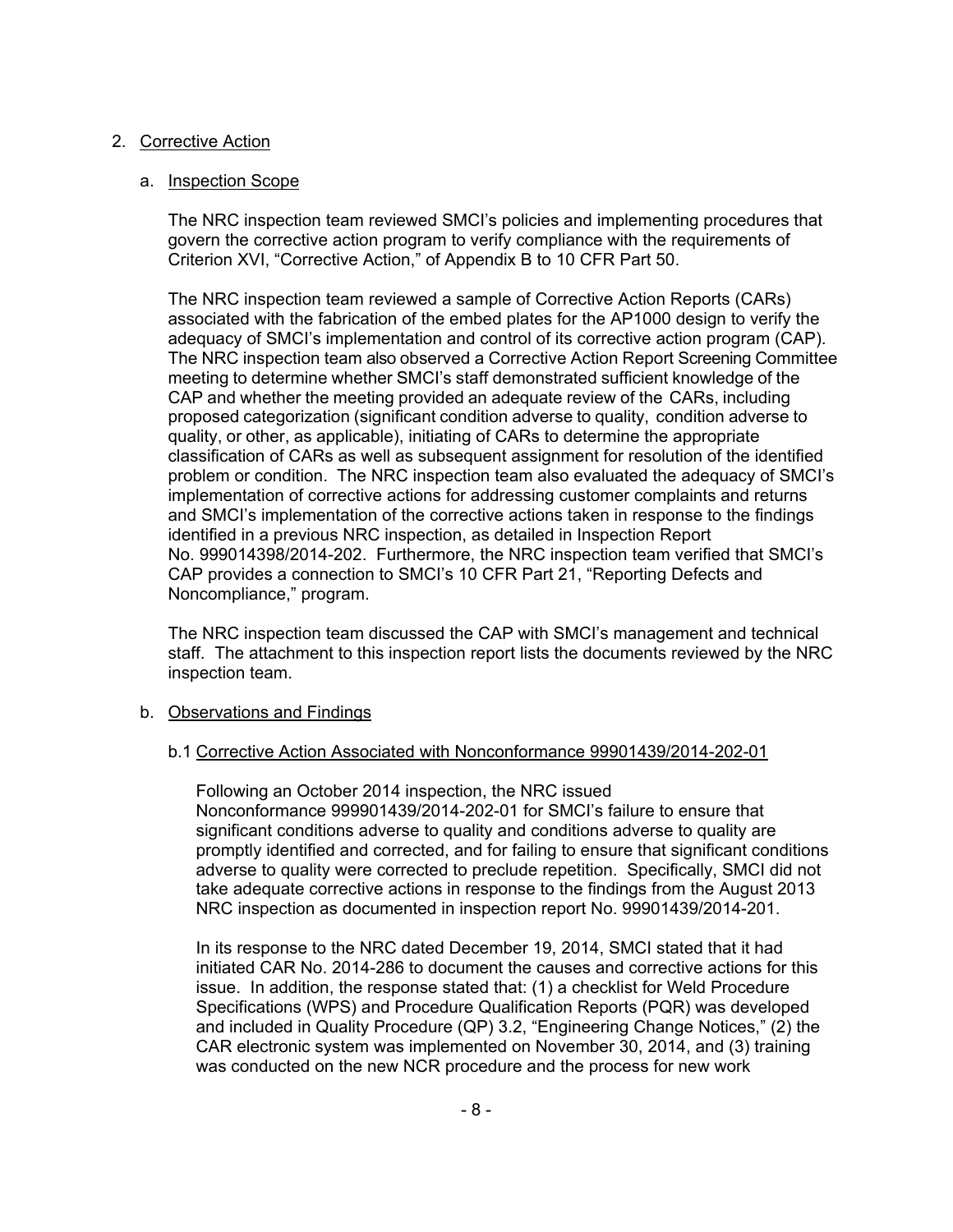instructions. SMCI's response also stated that to avoid future noncompliance, SMCI would: (1) revise QP 16.0, "Corrective Action," (2) establish frequencies for the Corrective Action Review Board and Management Review Board meetings, (3) provide additional CAR training to SMCI personnel, (4) restructure the CAR Tracking Database, and (5) complete an analysis for the CRA backlog and develop corrective action plans and due dates.

The NRC inspection team reviewed the documentation that provided the objective evidence for the completion of the corrective actions and confirmed that all the corrective actions were completed and adequately implemented as described in the response. Based on its review, the NRC inspection team closed Nonconformance 99901439/2014-202-01.

#### b.2 Corrective Action Associated with Nonconformance 99901439/2014-202-02

The NRC also issued Nonconformance 99901439/2014-202-02 for SMCI's failure to adequately identify, document, evaluate, segregate, disposition, and notify affected organizations of a nonconforming product. Specifically, SMCI avoided generating NCRs for all nonconforming conditions by extending the definition of "work in process" to justify rework of nonconforming conditions without proper documentation and did not generate an NCR for spool of wire that was checked into the controlled storage area by a member of SMCI staff in a known wetted condition.

In its response to the NRC dated December 19, 2014, SMCI stated that it had initiated CAR No. 2014-268 to document the causes and corrective actions for this issue. In addition, the response stated that training on the NCR process was conducted on small groups by department to ensure an adequate understanding on how to generate NCRs. SMCI's response also stated that to avoid future noncompliance, SMCI would: (1) review QP 5.3, "Travelers," to address the requirements for NCR generation as well as define "in process" work; (2) train SMCI personnel involved with fabrication and inspection on the definition of "in process" work.

The NRC inspection team reviewed the documentation that provided the objective evidence for the completion of the corrective actions and confirmed that all the corrective actions were completed and adequately implemented as described in the response. Based on its review, the NRC inspection team closed Nonconformance 99901439/2014-202-02.

#### b.3 Corrective Action Associated with Nonconformance 99901439/2014-202-03

The NRC also issued Nonconformance 99901439/2014-202-03 for SMCI's failure to establish adequate measures for the storage of Level D items. Specifically, the NRC inspection team identified several locations where Level D material was being stored that did not have proper drainage.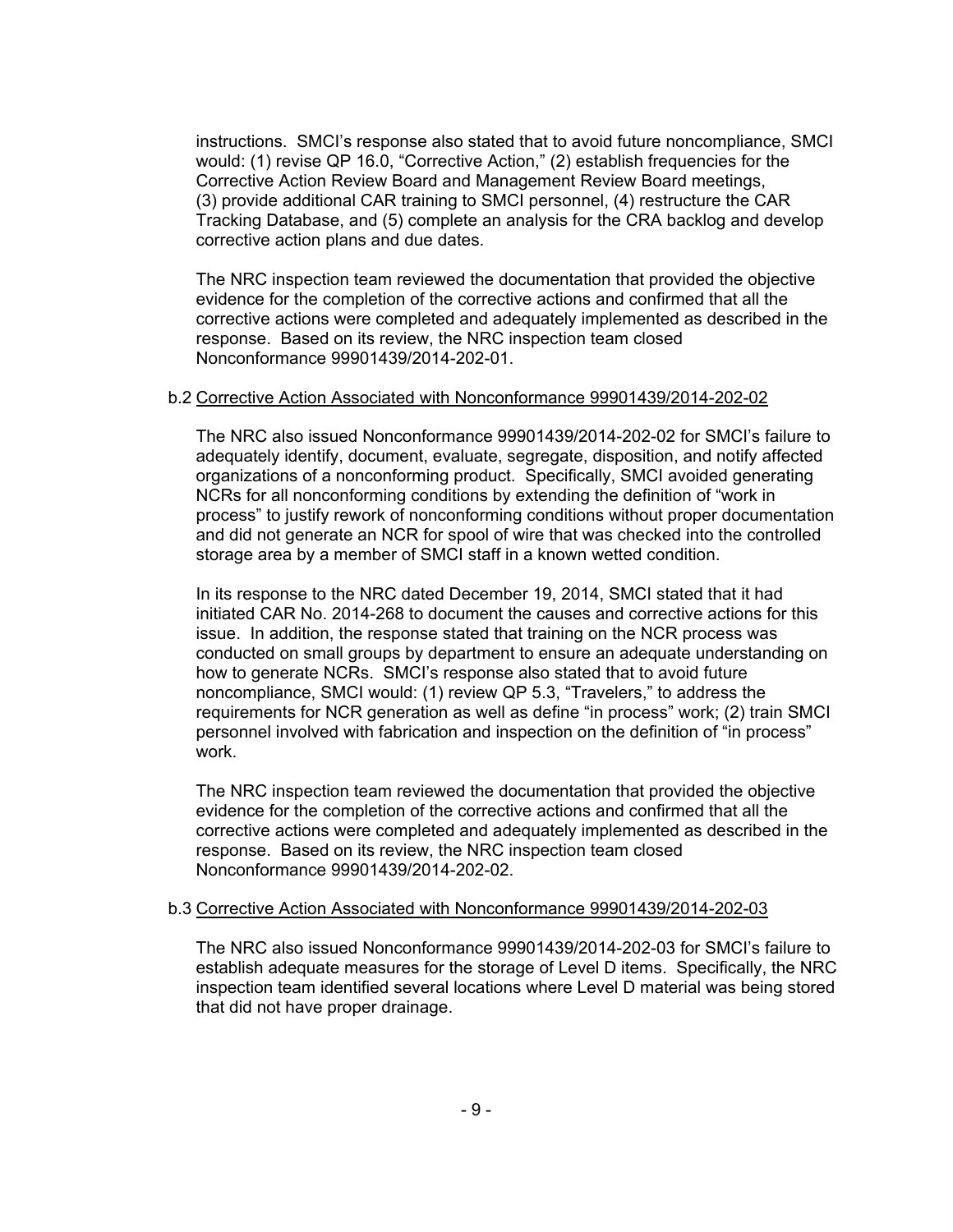In its response to the NRC dated December 19, 2014, SMCI stated that it had initiated CAR No. 2014-281 to document the causes and corrective actions for this issue. In addition, the response stated that material storage areas that were identified by the NRC to have improper drainage have been graded or the material has been moved from the area. SMCI's response also stated that to avoid future noncompliance, SMCI would: (1) provide additional drainage piping along the east side of property to tie in to existing drainage system, (2) re-grade the area surrounding new paint building, (3) Conduct a full site survey for elevations and grading by an outside contractor, (4) develop a work instruction and train personnel for facility elevation monitoring, and (5) develop a surveillance plan and schedule for the monitoring of material storage throughout the facility.

The NRC inspection team reviewed the documentation that provided the objective evidence for the completion of the corrective actions and confirmed that all the corrective actions were completed and adequately implemented as described in the response. Based on its review, the NRC inspection team closed Nonconformance 99901439/2014-202-03.

#### b.4 Corrective Action Associated with Nonconformance 99901439/2014-202-04

The NRC also issued Nonconformance 99901439/2014-202-02 for SMCI's failure to assure that purchased material conformed to the procurement documents. Specifically, SMCI failed to verify that temperature indicating crayons, used in the fabrication of AP1000 safety-related components, were free of contaminants in accordance with the requirements of Appendix E, "Detrimental and Prohibited Material Control," of WEC document number, APP-GW-ZO- 602 "AP1000 Cleaning and Cleanliness Requirements of Equipment for Use in Nuclear Supply and Associated Systems," Revision 3, dated February 8, 2013.

In its response to the NRC dated December 19, 2014, SMCI stated that it had initiated CAR No. 2014-288 to document the causes and corrective actions for this issue. In addition, the response stated that (1) all consumable items that are used on nuclear projects have been identified and receipt inspected in accordance with SMCI approved procedures, (2) QP-WI-7.0, "Purchasing and Receiving Consumables on Nuclear Projects," was developed and training was conducted, (3) a letter was issued by Purchasing to all personnel on the requirements of purchasing consumable items in accordance with QP 4.0, "Purchasing," and (4) QP 7.1, "Receiving Instructions," was revised to address purchasing requirements of consumables.

The NRC inspection team reviewed the documentation that provided the objective evidence for the completion of the corrective actions and confirmed that all the corrective actions were completed and adequately implemented as described in the response. Based on its review, the NRC inspection team closed Nonconformance 99901439/2014-202-04.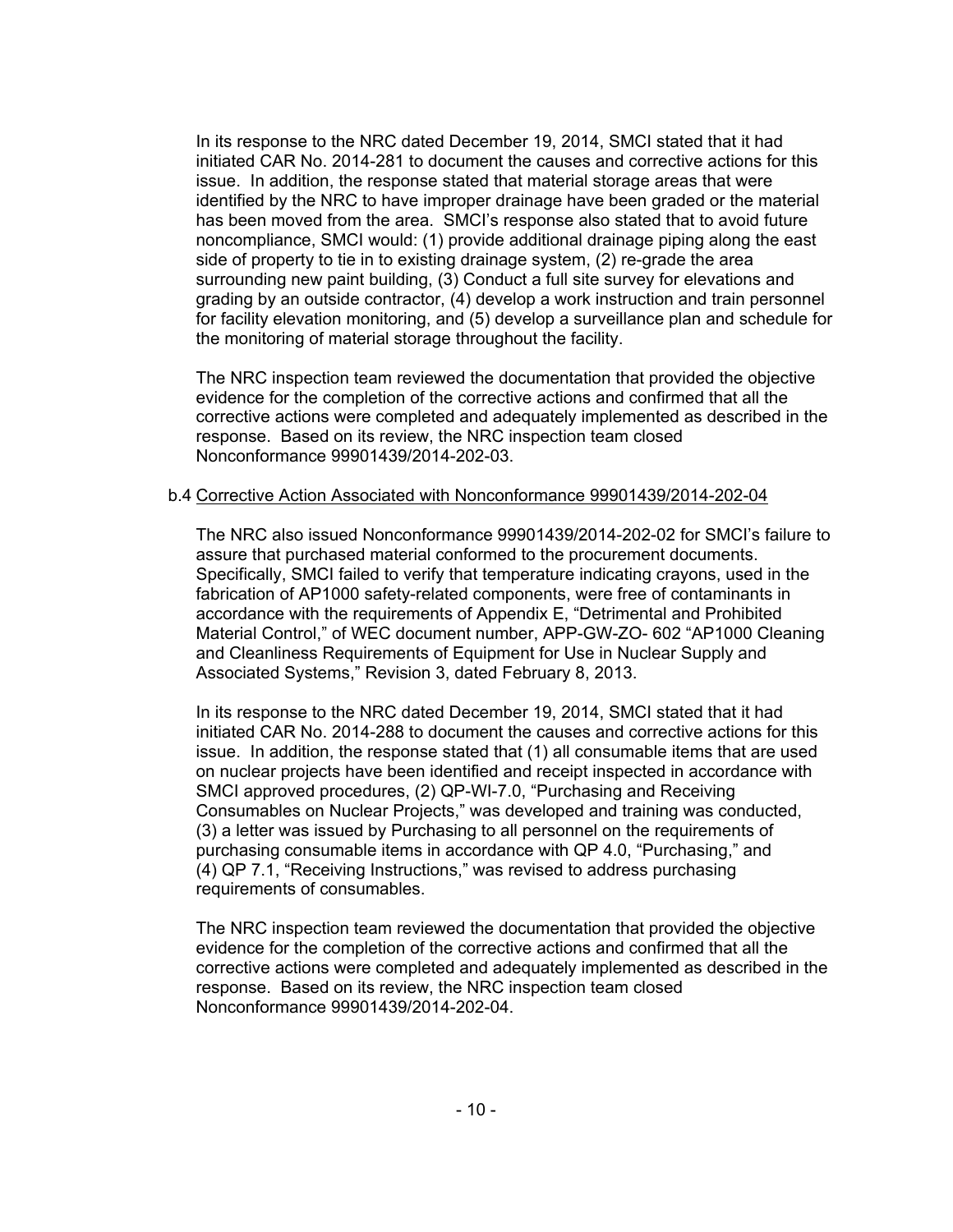## c. Conclusion

The NRC inspection team determined that SMCI is implementing its CAP in accordance with the regulatory requirements of Criterion XVI of Appendix B to 10 CFR Part 50. Based on the limited sample of documents reviewed, the NRC inspection team also determined that SMCI is implementing its policies and procedures associated with the CAP. No findings of significance were identified.

## 3. Nonconforming Materials, Parts, or Components

## a. Inspection Scope

The NRC inspection team reviewed SMCI's policies and implementing procedures that govern the control of nonconformances to verify compliance with the requirements of Criterion XV, "Nonconforming Materials, Parts, or Components," of Appendix B to 10 CFR Part 50.

For the sample of NCRs reviewed, the NRC inspection team verified that SMCI implemented an adequate program to assess and control nonconforming items, including appropriate identification, documentation, segregation, evaluation, and disposition of these items. The NRC inspection team also toured the shop floor to verify that there are designated areas to segregate nonconforming items and to verify the implementation of the corrective actions taken by SMCI to improve the nonconformance program.

The NRC inspection team interviewed several manufacturing and quality control (QC) inspectors and confirmed that QC inspectors have been initiating NCRs for all nonconforming conditions and that no in-process work was being performed without a NCR and a repair or rework traveler.

The NRC inspection team noted that SMCI has adopted a new electronic system for generating and managing NCRs called uniPoint. The NRC inspection team witnessed an SMCI QC inspector generate a NCR using the uniPoint software and documenting the NCR on a red-hold tag. In addition, the NRC inspection team confirmed that for all the red-hold tags attached to nonconforming items, that the red-hold tags contained all the relevant information as well as the associated NCR number documented. For a sample of repair and rework travelers, the NRC inspection team confirmed that the rework or repair was performed as a result of an NCR and that the completed work was signed and dated by the assigned craft personnel and QC inspectors.

The NRC inspection team discussed the nonconformance program with SMCI's management and technical staff. The attachment to this inspection report lists the documents reviewed by the NRC inspection team.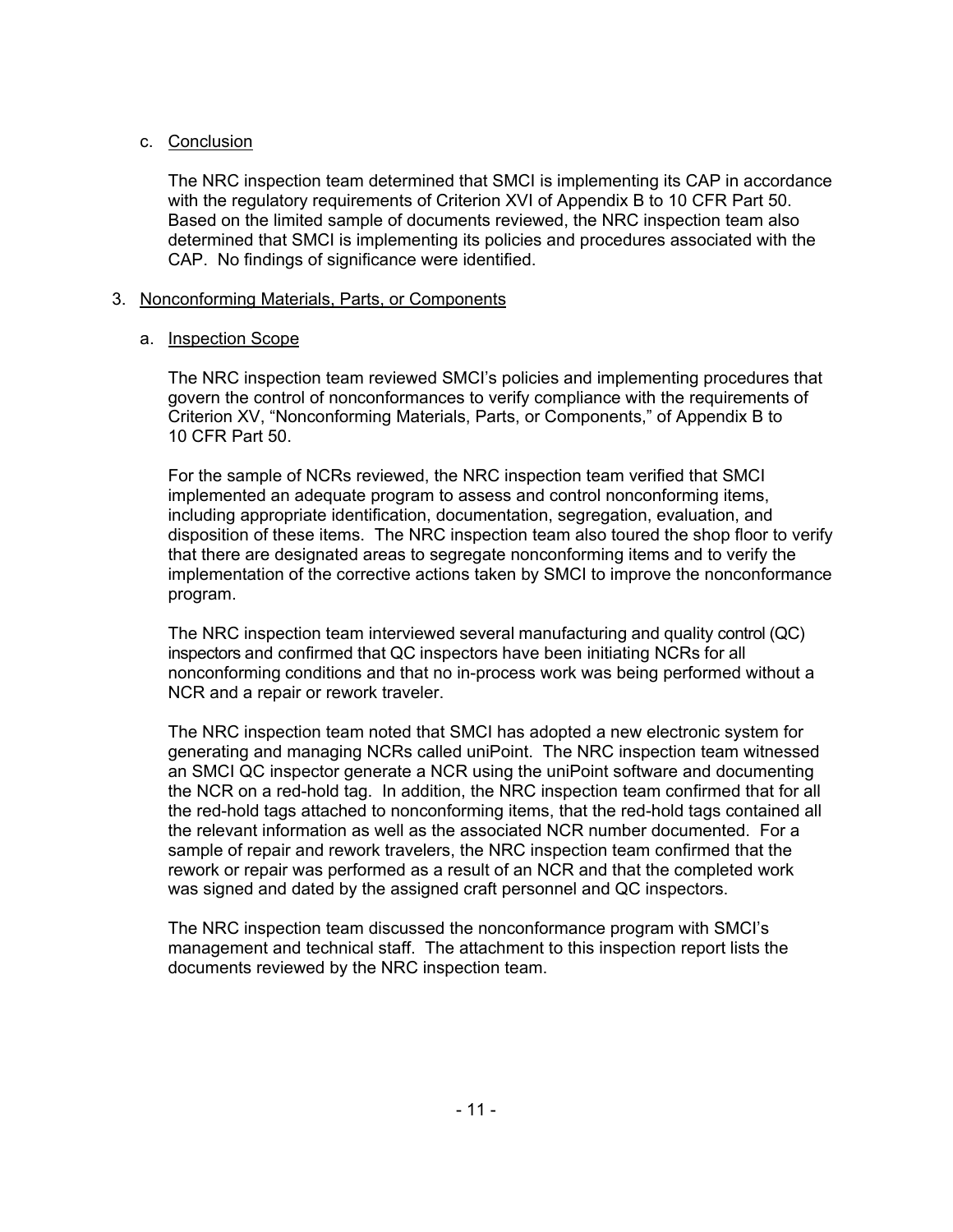## b. Observations and Findings

No findings of significance were identified.

## c. Conclusion

The NRC inspection team determined that SMCI is implementing its nonconforming materials, parts, or components program in accordance with the regulatory requirements of Criterion XV of Appendix B to 10 CFR Part 50. Based on the limited sample of documents reviewed, the NRC inspection team also determined that SMCI is implementing its policies and procedures associated with the nonconforming materials, parts, or components program. No findings of significance were identified.

## 4. Personnel Training and Qualification

## a. Inspection Scope

The NRC inspection team reviewed SMCI's policies and implementing procedures that govern the training and qualification program to verify compliance with the requirements of Criterion II, "Quality Assurance Program," in Appendix B to 10 CFR Part 50.

The NRC inspection team reviewed the training and qualification records for QC, and welding personnel to ensure that proficiency is achieved and maintained. The NRC inspection team verified that the QC and welding personnel were qualified in accordance the applicable requirements of SMCI's Quality Assurance Manual, AWS D1.1 and D1.6.

The NRC inspection team verified that all personnel performing activities affecting quality had completed the required training and met all the specified requirements in accordance with SMCI's policies and procedures.

The NRC inspection team discussed the training and qualification program with SMCI's management and technical staff. The attachment to this inspection report lists the documents reviewed by the NRC inspection team.

## b. Observations and Findings

No findings of significance were identified.

## c. Conclusion

The NRC inspection team determined that SMCI is implementing its training and qualification program in accordance with the regulatory requirements of Criterion II of Appendix B to 10 CFR Part 50. Based on the limited sample of documents reviewed, the NRC inspection team also determined that SMCI is implementing its policies and procedures associated with the training and qualification program. No findings of significance were identified.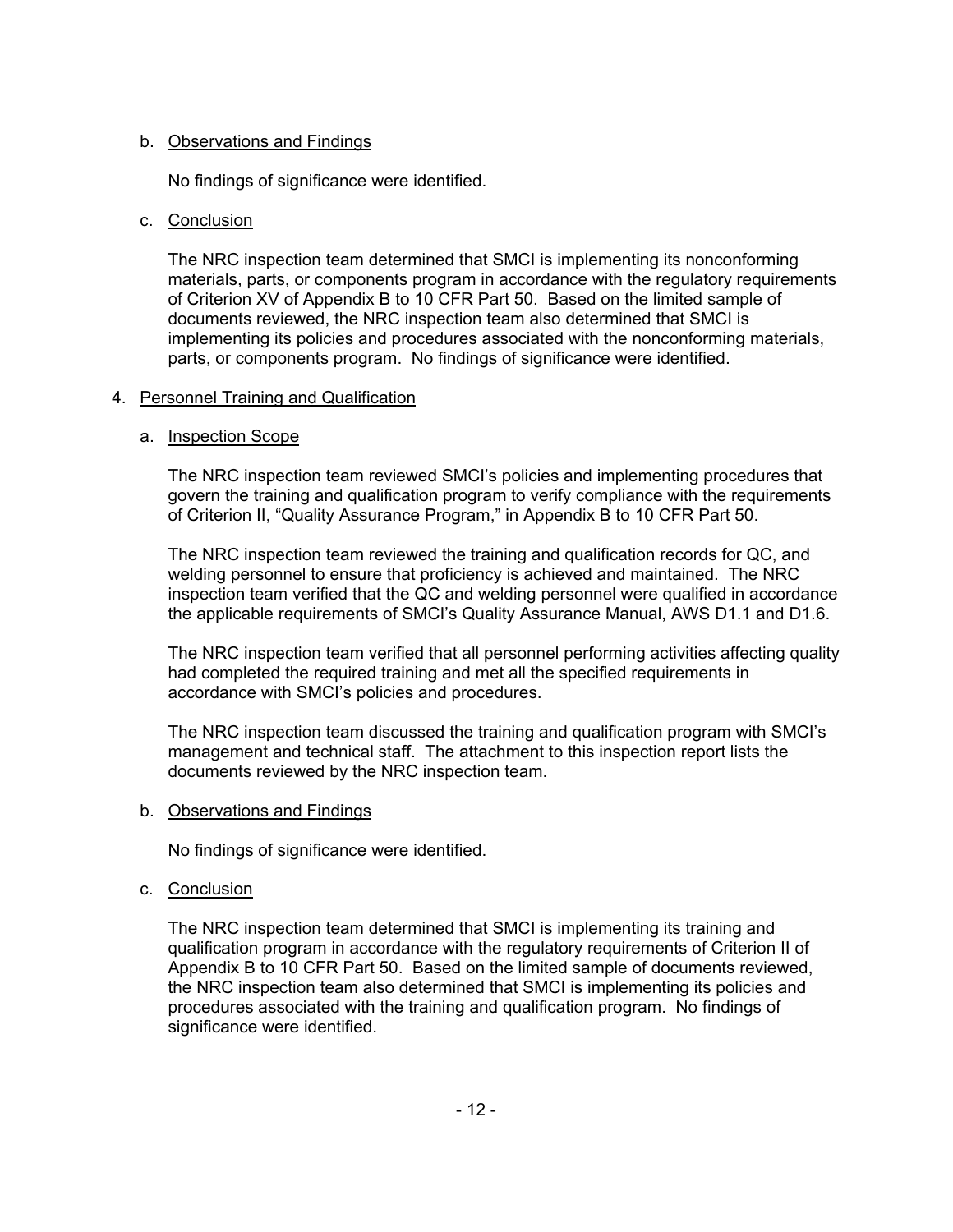## 5. Entrance and Exit Meetings

On June 8, 2015, the NRC inspection team discussed the scope of the inspection with Mr. Dave Masterson, SMCI's General Manager, and other members of SMCI's management and technical staff. On June 12, 2015, the NRC inspection team presented the inspection results and observations during an exit meeting with Robert Smickley, Chief Executive Officer for MetalTek International, and other members of SMCI's management and technical staff. The attachment to this report lists the attendees of the entrance and exit meetings, as well as those individuals whom the NRC inspection team interviewed.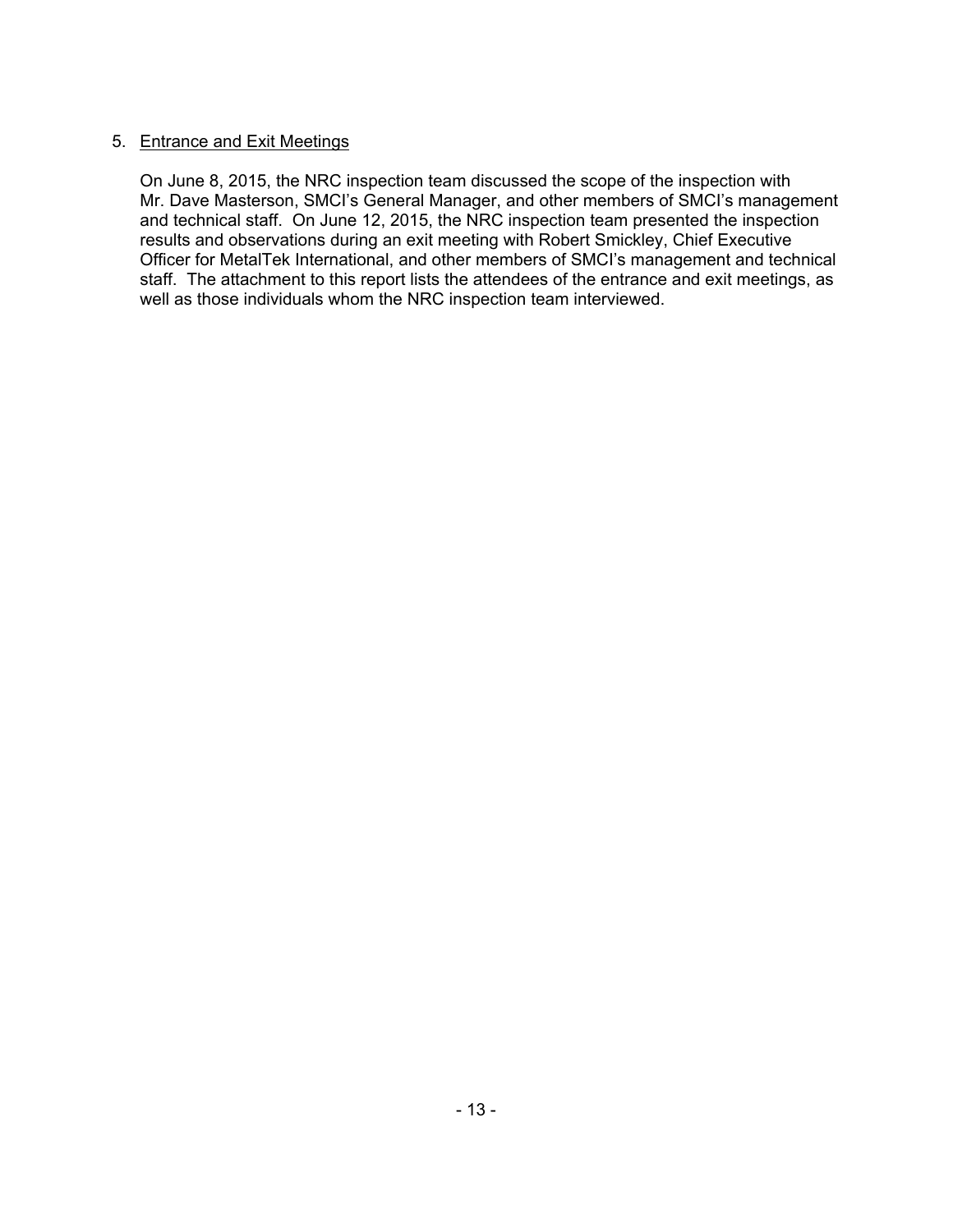# **ATTACHMENT**

# 1. ENTRANCE AND EXIT MEETING ATTENDEES

| <b>Name</b>            | <b>Title</b>                                            | <b>Affiliation</b>                                         | <b>Entrance</b> | <b>Exit</b> | <b>Interviewed</b> |  |
|------------------------|---------------------------------------------------------|------------------------------------------------------------|-----------------|-------------|--------------------|--|
| <b>Robert Smickley</b> | <b>Chief Executive Officer</b>                          | <b>MetalTek</b><br>International                           |                 | X           |                    |  |
| <b>Bob Marshall</b>    | <b>Executive Vice</b><br>President, Energy<br>Solutions | Specialty<br>Maintenance &<br>Construction,<br>Inc. (SMCI) |                 | X           |                    |  |
| Dave Masterson         | <b>General Manager</b>                                  | <b>SMCI</b>                                                | X               | X           |                    |  |
| <b>Tim Maneval</b>     | <b>Operations Manager</b>                               | <b>SMCI</b>                                                | X               | X           |                    |  |
| Dan Grannan            | <b>Quality Department</b><br><b>Director</b>            | <b>SMCI</b>                                                | X               | X           | X                  |  |
| <b>Shawn Beck</b>      | Quality Control (QC)<br>Manager                         | <b>SMCI</b>                                                | X               | X           |                    |  |
| <b>Gamal Handal</b>    | <b>Engineering Manager</b>                              | <b>SMCI</b>                                                |                 | X           | X                  |  |
| Maricelli<br>Rodríguez | <b>Corrective Action</b><br>Program Manager             | <b>SMCI</b>                                                | X               | X           | X                  |  |
| Lance Penn             | <b>Document Control</b><br>Manager                      | <b>SMCI</b>                                                | X               | X           | X                  |  |
| <b>Chuck Veixer</b>    | <b>Environmental Heath</b><br><b>Safety Manager</b>     | <b>SMCI</b>                                                | X               |             |                    |  |
| <b>Russell Stone</b>   | <b>Project Manager</b>                                  | <b>SMCI</b>                                                | X               | X           | X                  |  |
| <b>Chris Gates</b>     | QC Lead                                                 | <b>SMCI</b>                                                | X               | X           | X                  |  |
| Chris Bopp             | <b>Mechanical Engineer</b>                              | <b>SMCI</b>                                                | X               |             |                    |  |
| George Lynn            | <b>Supplier Quality</b>                                 | <b>SMCI</b>                                                | X               | X           | X                  |  |
| <b>Matthew Parks</b>   | <b>Operations Supervisor</b>                            | <b>SMCI</b>                                                |                 |             | X                  |  |
| Mark Gresham           | Northeast Welding<br>Supervisor                         | <b>SMCI</b>                                                |                 |             | X                  |  |
| <b>Leonard Sparks</b>  | <b>Project Manager</b>                                  | <b>SMCI</b>                                                |                 |             | X                  |  |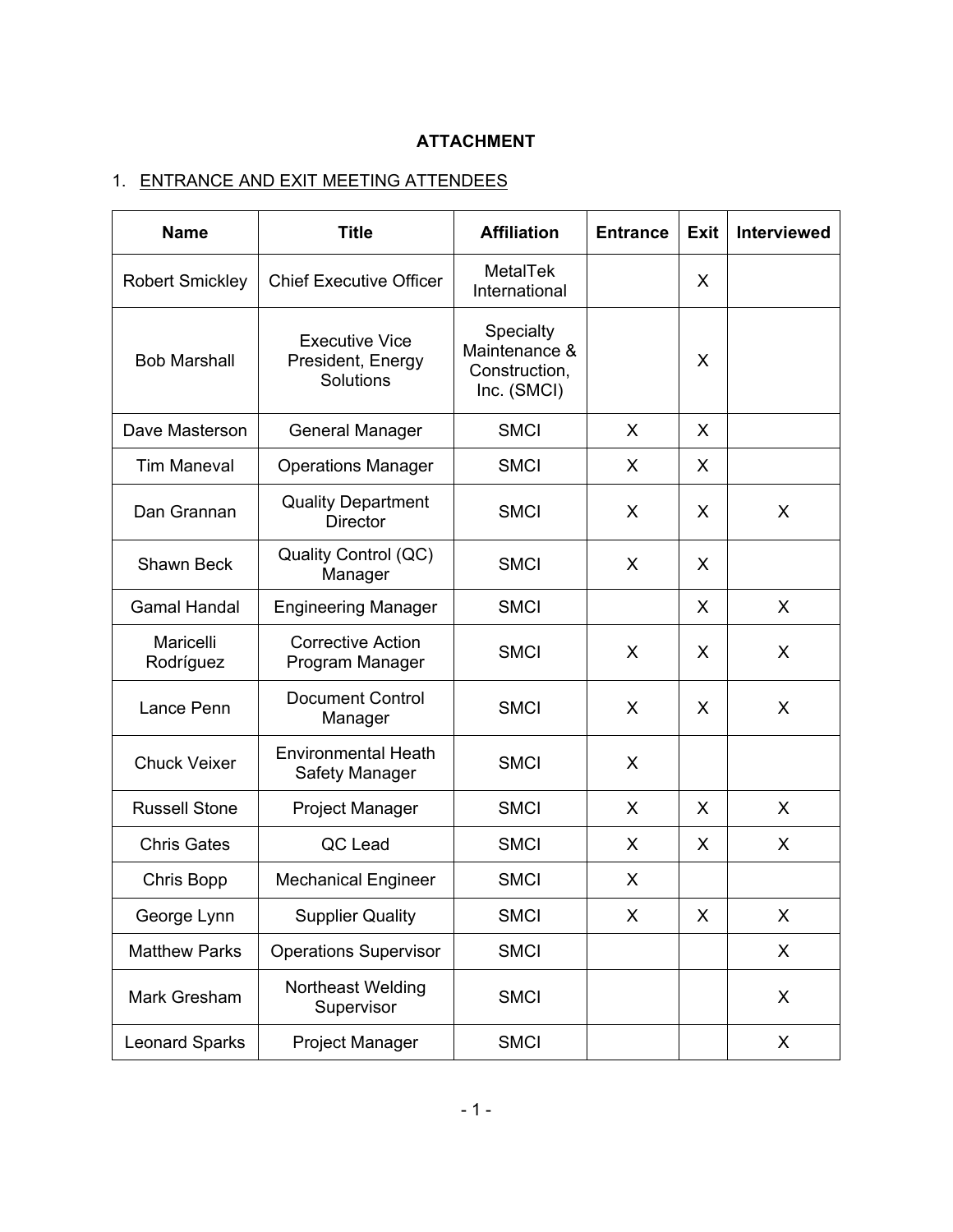| <b>Name</b>             | <b>Title</b>                                                | <b>Affiliation</b>                  | <b>Entrance</b> | <b>Exit</b> | <b>Interviewed</b> |
|-------------------------|-------------------------------------------------------------|-------------------------------------|-----------------|-------------|--------------------|
| <b>Keith Smith</b>      | <b>Corrective Action</b><br><b>Board Coordinator</b>        | <b>SMCI</b>                         |                 |             | X                  |
| Lance Ginn              | <b>Quality Engineer</b>                                     | <b>SMCI</b>                         |                 |             | X                  |
| <b>Anthony Saputo</b>   | Level II QC Lead<br>Inspector                               | <b>SMCI</b>                         |                 |             | X                  |
| <b>Susan Pierce</b>     | Level II QC Lead<br>Inspector                               | <b>SMCI</b>                         |                 |             | X                  |
| Drew Jeffries           | <b>QC Non-Destructive</b><br>Examination (NDE)<br>Inspector | <b>SMCI</b>                         |                 |             | X                  |
| <b>Josh Stamey</b>      | Welder                                                      | <b>SMCI</b>                         |                 |             | X                  |
| Trehy Johnson           | Welder                                                      | <b>SMCI</b>                         |                 |             | X                  |
| Luke Hackney            | <b>Stud Welder</b>                                          | <b>SMCI</b>                         |                 |             | X                  |
| John Bard               | <b>Project Quality</b><br>Manager                           | <b>SMCI</b>                         |                 |             | X                  |
| Louis Castro            | <b>Project Quality</b><br>Manager                           | <b>SMCI</b>                         |                 |             | X                  |
| Christopher<br>Whitlock | <b>Project Manager</b>                                      | <b>TEAM</b><br>Industrial           |                 |             | X                  |
| <b>Mark Miller</b>      | QC Inspector                                                | <b>TEAM</b><br>Industrial           |                 |             | X                  |
| <b>Kyle Stevens</b>     | QC Inspector                                                | <b>TEAM</b><br>Industrial           |                 |             | X                  |
| Ben Fox                 | <b>NDE Level III</b>                                        | <b>TEAM</b><br>Industrial           |                 |             | X                  |
| <b>Gary Pratt</b>       | Sr. Inspection<br>Specialist                                | Chicago<br>Bridge & Iron            |                 |             | X                  |
| Jason Hurst             | <b>Welding Engineer</b>                                     | Westinghouse<br>Electric<br>Company |                 |             | X                  |
| Yamir Diaz-<br>Castillo | <b>Inspection Team</b><br>Leader                            | <b>NRC</b>                          | X               | X           |                    |
| Raju Patel              | Inspector                                                   | <b>NRC</b>                          | X               | X           |                    |
| John Honcharik          | Inspector                                                   | <b>NRC</b>                          | X               | X           |                    |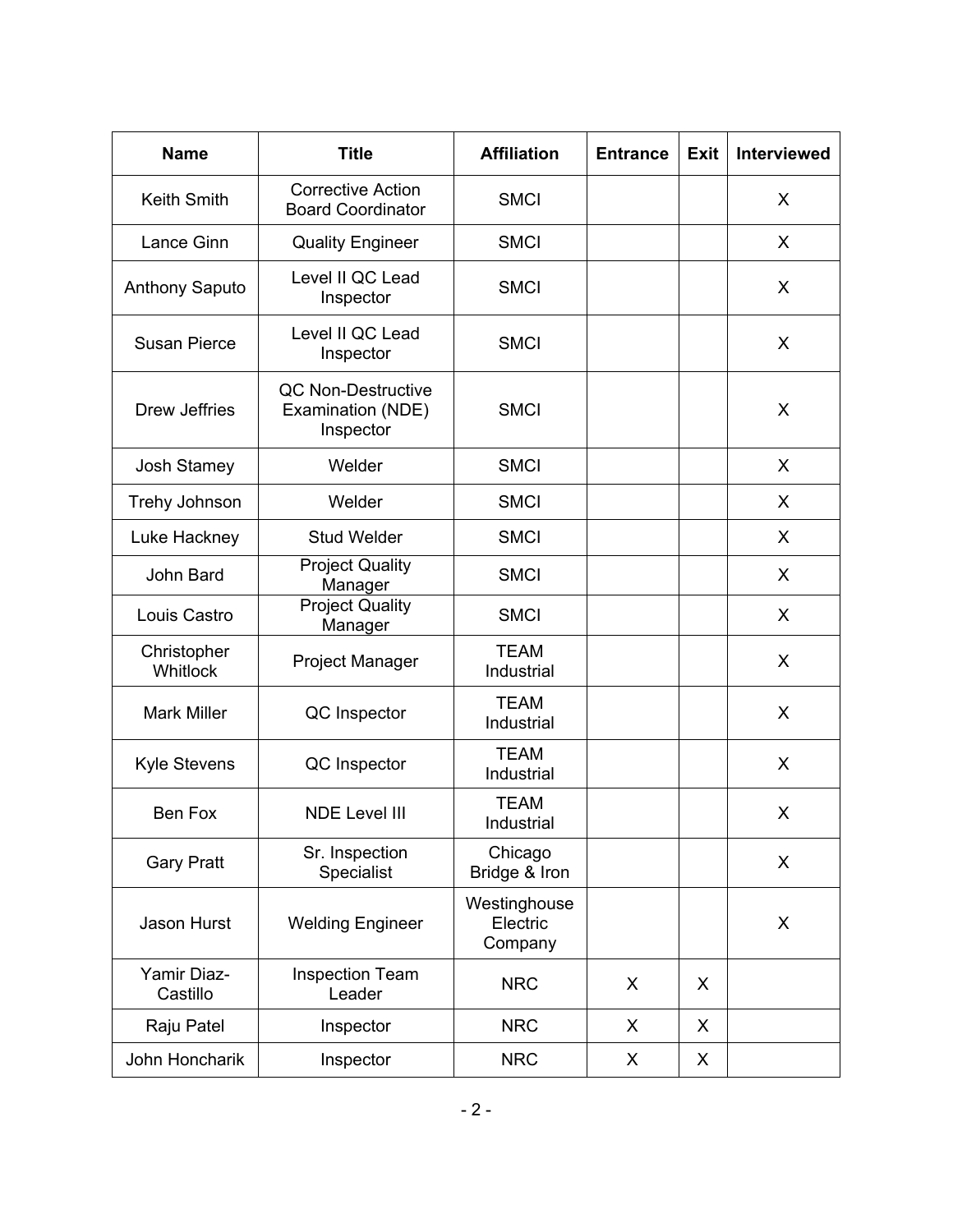| <b>Name</b>                 | Title     | <b>Affiliation</b> | <b>Entrance</b> | Exit        | <b>Interviewed</b> |
|-----------------------------|-----------|--------------------|-----------------|-------------|--------------------|
| <b>Nicholas</b><br>McMurray | Inspector | <b>NRC</b>         |                 | $\check{ }$ |                    |
| Kamishan Martin             | Inspector | <b>NRC</b>         |                 | $\check{ }$ |                    |

## 2. INSPECTION PROCEDURE USED

IP 43003, "Reactive Inspections of Nuclear Vendors," dated October 3, 2013

## 3. LIST OF ITEMS OPENED, CLOSED, AND DISCUSSED

| <b>Item Number</b>   | <b>Status</b> | <b>Type</b> | <b>Description</b>    | <b>Applicable ITAAC</b> |
|----------------------|---------------|-------------|-----------------------|-------------------------|
| 99901439/2014-201-01 | <b>CLOSED</b> | <b>NON</b>  | <b>Criterion IX</b>   | N/A                     |
| 99901439/2014-201-02 | <b>CLOSED</b> | <b>NON</b>  | <b>Criterion XV</b>   | N/A                     |
| 99901439/2014-202-01 | <b>CLOSED</b> | <b>NON</b>  | <b>Criterion XVI</b>  | N/A                     |
| 99901439/2014-202-02 | <b>CLOSED</b> | <b>NON</b>  | <b>Criterion XIII</b> | N/A                     |
| 99901439/2014-202-03 | <b>CLOSED</b> | <b>NON</b>  | <b>Criterion XV</b>   | N/A                     |
| 99901439/2014-202-04 | <b>CLOSED</b> | <b>NON</b>  | <b>Criterion XVI</b>  | N/A                     |
| 99901439/2015-201-01 | <b>OPENED</b> | <b>NON</b>  | Criterion III and IX  | N/A                     |
| 99901439/2015-201-02 | <b>OPENED</b> | <b>NON</b>  | <b>Criterion IX</b>   | N/A                     |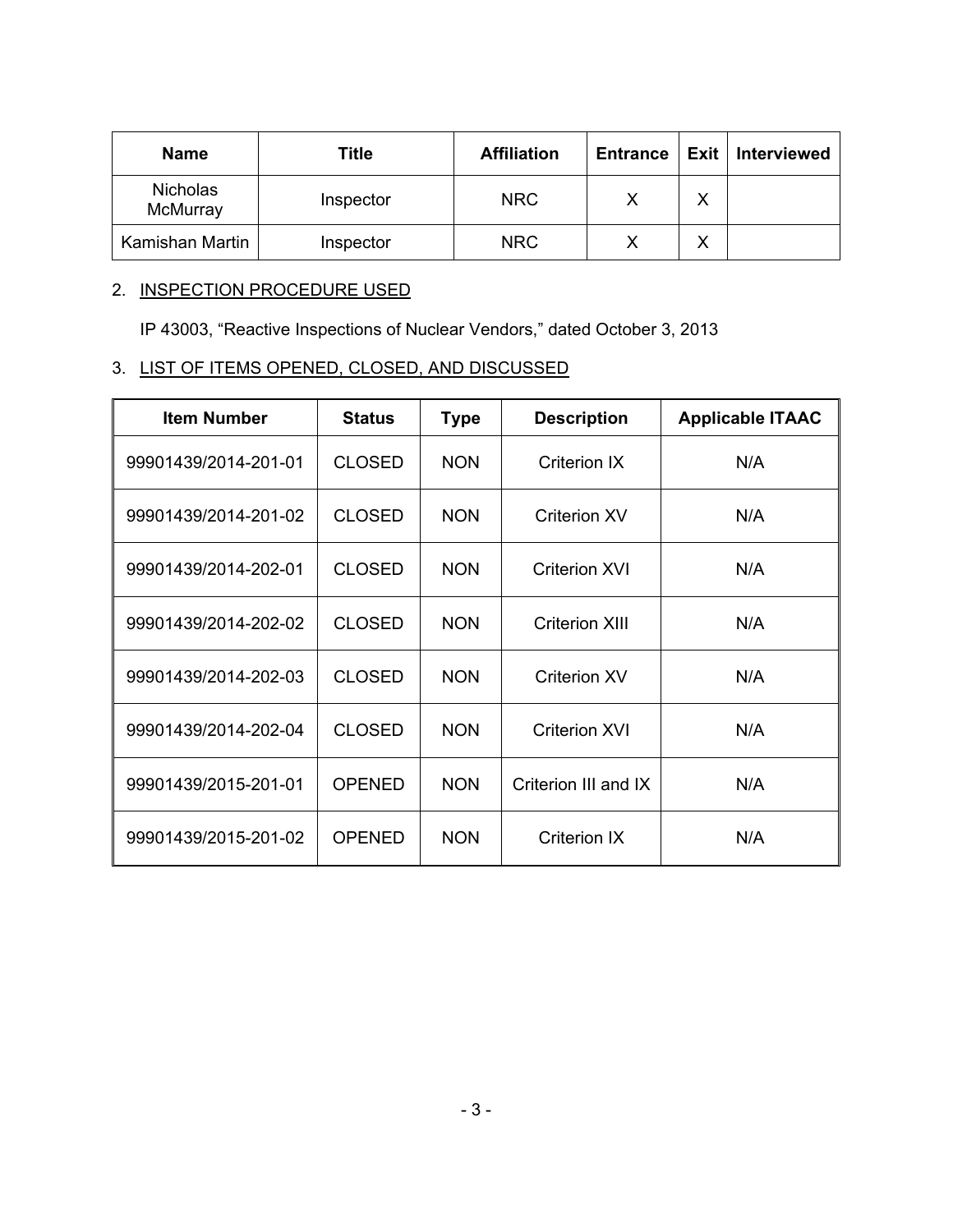## 4. DOCUMENTS REVIEWED

### Policies and Procedures

- SMCI's Quality Assurance Manual, Revision 7, dated February 20, 2015
- Quality Procedure (QP) -2.0, "Indoctrination, Training and Qualification of Personnel," dated October 12, 2012
- QP-2.3, "Written Practice for Qualification and Certification of NDT Personnel," Revision 0, dated March 24, 2014
- QP-5.3 "Manufacturing Travelers," Revision 3, dated March 13, 2015
- QP-6.0, "Document Control," Revision 4, dated June 5, 2015
- QP-9.0, "Weld Filler Metal and Consumables Control," Revision 7, dated March 20, 2015
- QP-Work Instruction (WI)-9.1, "Magnetic Particle Examination," Revision 4, dated April 9, 2015
- QP-WI-9.1-ADD-1, "Magnetic Particle Examination Addendum 1 AWS D1.1 2000 Edition," Revision 1, dated April 9, 2015
- QP-WI-9.2, "Visual Examination," Revision 5, dated April 9, 2015
- QP-WI-9.2-ADD-1, "Visual Examination Addendum 1 AWS D1.1 2000 Edition," Revision 1, dated April 9, 2015
- QP-15.0, "Nonconformances," Revision 2, dated May 9, 2014
- QP-15.1, "Originating Nonconformance Reports Using Unipoint," Revision 1, dated March 17, 2015
- QP-15.2, "Documenting Disposition of Nonconformances Using Unipoint," Revision 1, dated March 17, 2015
- QP-16.0, "Corrective Action," Revision 3, dated March 2, 2015
- QP-WI-16.2, "Casual Analysis," Revision 0, dated May 9, 2014
- QP-WI-16.3, "Trending Analysis," Revision 1, dated March 16, 2015
- QP-WI-16.4, "Customer Concerns," Revision 0, dated April 7, 2015
- QC Form Review Checklist, dated April 14, 2015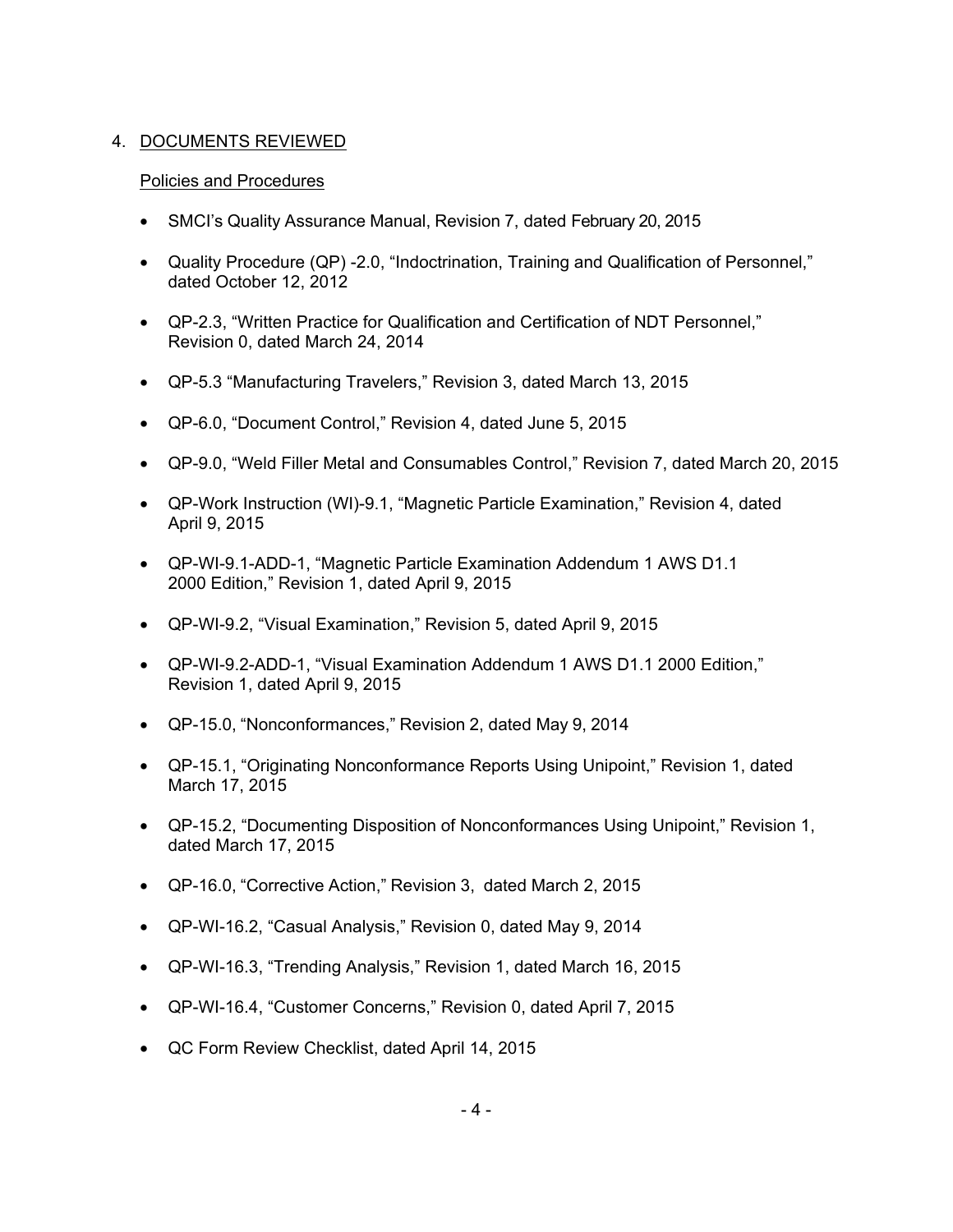• NPT-QAP-9C, "Magnetic Particle Testing," Revision A, dated March 21, 2011

### Design Documents

- Westinghouse Electric Company APP-CA20-GEF-1305, "Weld Examination Clarification, Revision 0, dated August 4, 2014
- APP-GW-S9-104, "AP1000 Structural Modules General Notes V", Revision 4, dated October 6, 2014
- APP-GW-S9-105, "AP1000 Structural Modules General Notes VI", Revision 4, dated October 14, 2014
- SD-CA01-A36, "A36 Beam Seat," Revision 1, dated August 13, 2014

### Calibration, Inspection, Material, and Welding Records

- Certificate of Calibration, "Magnaflux White Light Meter 130402614," dated April 15, 2015
- Certificate of Calibration, "Precision Metrology South Temperature Humidity Meter Extech 445815," dated January 6, 2015
- Certificate of Certification, "No. 2 Yellow Powder. Batch: 14J015," dated September 4, 2014
- Certification of Compliance/Conformance, "Spooled Wire, .045" x 33lb spools, ESAB, E7Ab, E71T-1M/12MJH4 Lot# 100285," dated January 28, 2014
- Welding Machine Qualification Record, "Lincoln Flextec 450 Unit #146," dated July 8, 2014
- Traveler No. 926-CA01-00889, dated September 5, 2014
- Traveler No. 926-CA01-01162, dated September 24, 2014
- Traveler No. 926-CA01-00232B, dated September 25, 2014
- Traveler No. 926-CA01-00774A, dated October 2, 2014
- Traveler No. 926-CA01-01156A, dated October 28, 2014
- Traveler No. 926-CA01-00718, dated January 17, 2015
- Traveler No. 926-CA01-01881, dated May 19, 2015
- Traveler No. 926-CA01-02417, dated May 20, 2015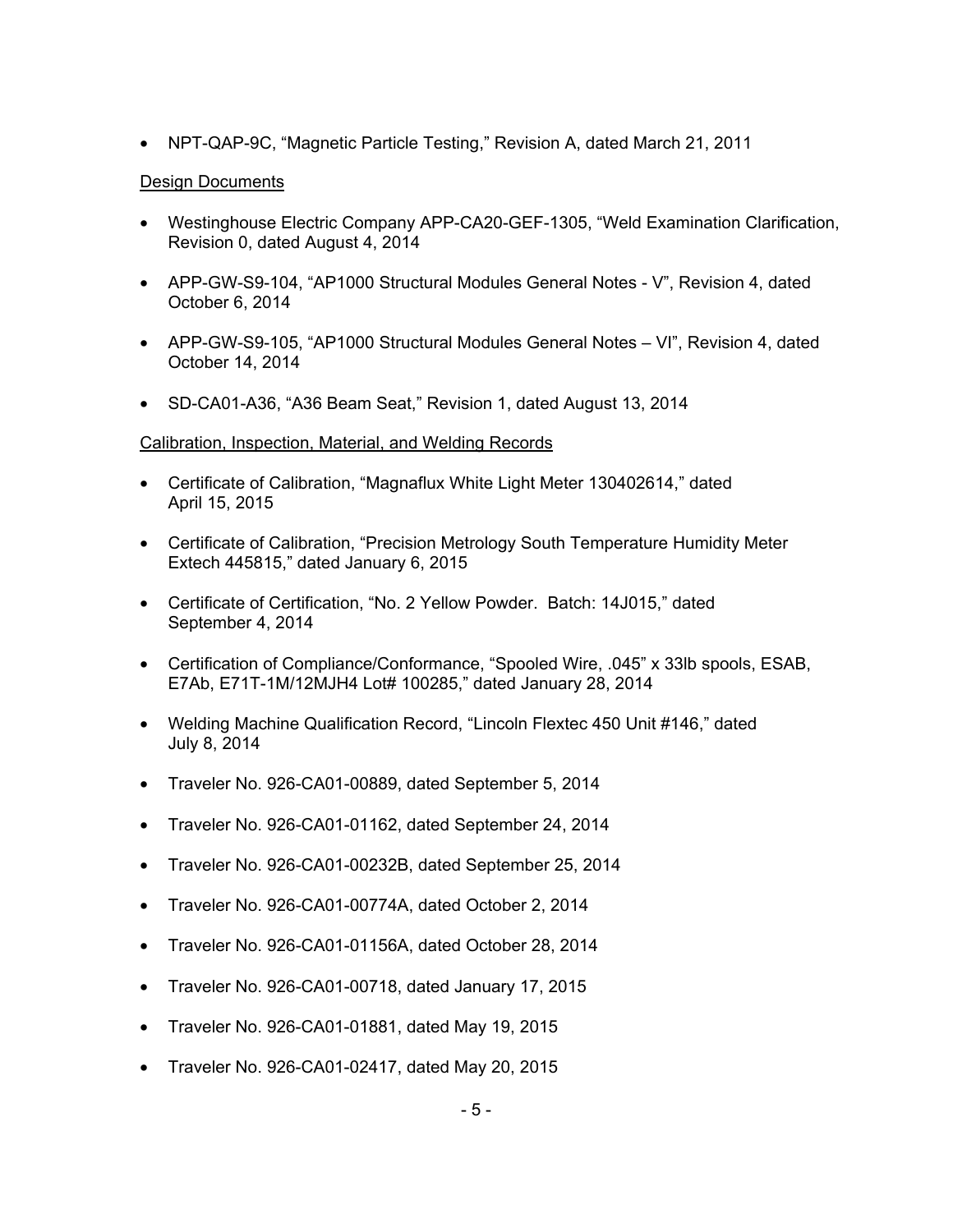### Welding Procedure Specifications (WPS) and Supporting Procedure Qualification Records (PQR)

- WPS No. 1006, Revision 9, dated February 27, 2015
	- o PQR No. 1006, Revision 3, dated February 26, 2015
	- o PQR No. 1033, Revision 3, dated February 27, 2015
	- o PQR No. 1034, Revision 3, dated February 27, 2015
	- o PQR No. 1083, Revision 1, dated February 27, 2015
- WPS No. 1048, Revision 4, dated February 27, 2015
	- o PQR No. 1006, Revision 3, dated February 26, 2015
	- o PQR No. 1083, Revision 1, dated February 26, 2015
	- o PQR No. 1048-#7, Revision 4, dated February 27, 2015
	- o PQR No. 1048-#11, Revision 3, dated February 27, 2015
- WPS No. 1087, Revision 3, dated April 15, 2015 o PQR No. 1087, Revision 1, dated February 18, 2015
- WPS No. 1014, Revision 6, dated March 22, 2014
- WPS No. 1030, Revision 1, dated December 20, 2013

#### Nonconformance Reports

• 140849, 140493, 140962, 150131, 150201, 152369, 152372, 150393, 150398, 150407, 150419, 150422, 150429, 150432, 150434, 150437, 150440, 150457, 150463, 150467, 150468, 150475, 150478, 150488, 150495, 150499, 150500, 150501, 150503, 150506, 150507, 150509, 150528, 150532, and 150533

#### Corrective Action Reports

• 2014-243, 2014-268, 2014-281, 2014-286, 2014-288, 2014-311, 2015-005, 2015-026, 2015-030, 2015-069, 2015-079, 2015-080, 2015-090, 2015-097, 2015-103, 2015-115, 2015-116, 2015-119, 2015-131, 2015-134, 2015-156, 2015-163, 2015-166, 2015-171, 2015-172, 2015-173, 2015-174, 2015-196, and 2015-311

#### Corrective-Action Reports Generated during the NRC Inspection

• 2015-318, 2015-321, 2015-323, 2015-325, 2015-326, 2015-327, and 2015-328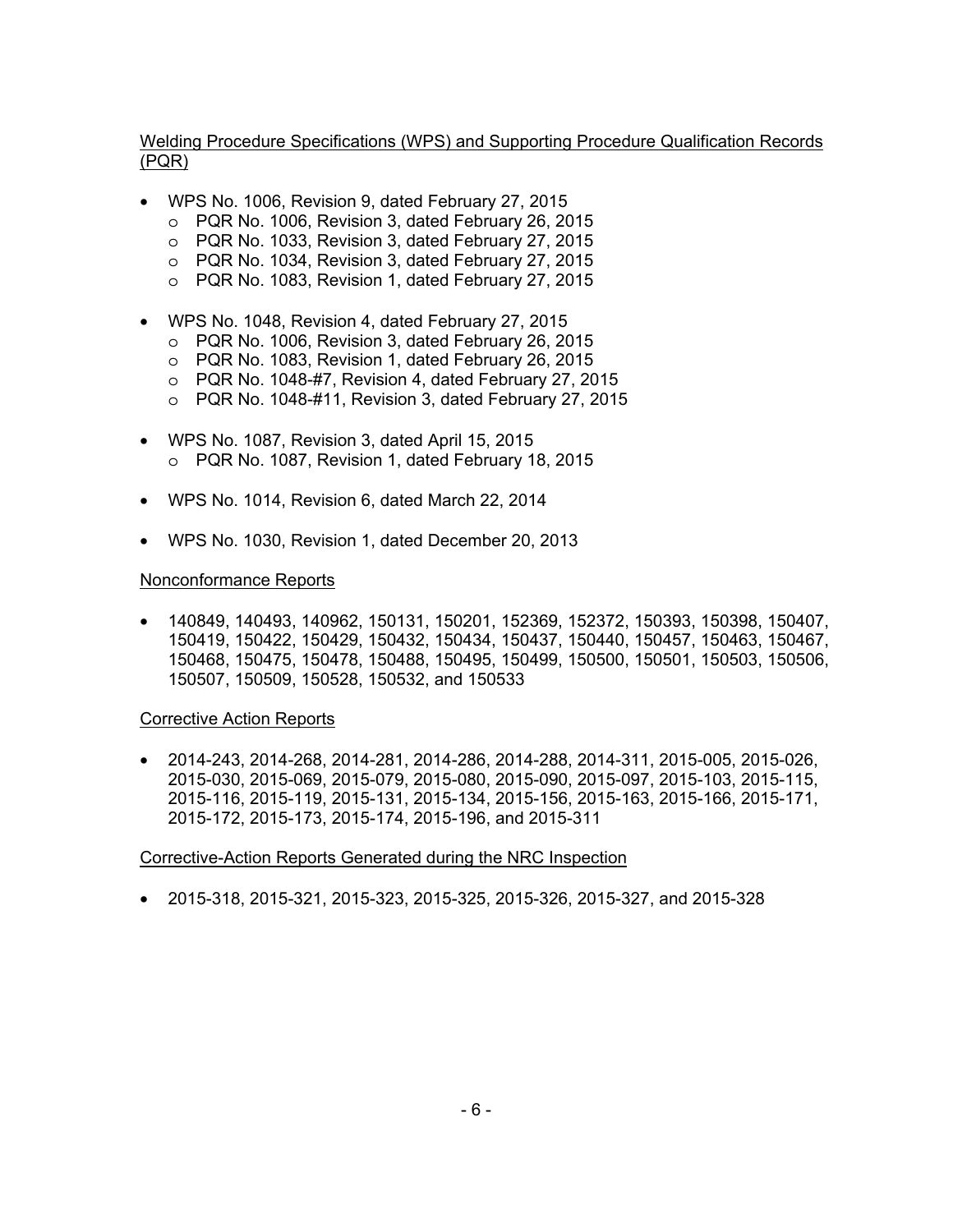### Training and Qualification Records

- Training and qualification records for the following nondestructive examination and Quality Control personnel: Anthony Osagie, Anthony Saputo, Ben Fox, Christopher Kaufman, John Davis, Jonathan Wood, Kyle Stevens, Susan Pierce, and Youa Daoheuang
- AWS D1.1 Welder Performance Qualification Report, dated May 27, 2015
- AWS D1.6 Welder Performance Qualification Report, dated May 27, 2015
- Bulk Continuity Report (Form BCR-001), dated June 12, 2015
- Demotto, Dale (Welder ID No. (WID) 140)WPS No.1046, Revision 1, dated June 26, 2014
	- o WPS No. 1046 (Bug-O), Revision 1, dated June 19, 2014
- Martinez, Joe (WID No. 121)
	- o WPS No. 1015 Revision 2, dated June 2, 2014
	- o WPS No. 1046 Revision 1, dated July 23, 2014
	- o WPS No. 1046 (Bug-O) Revision 1, dated July 23, 2014
- Mendez, Oscar (WID No. 104)
	- o WPS No. 1046 Revision 1, dated June 19, 2014
	- o WPS No. 1037 Revision 0, dated March 9, 2015
	- o WPS No. 1042 Revision 1, dated March 9, 2015
	- o WPS No. 1038 Revision 0, dated March 9, 2015
	- o WPS No. 1015 Revision 3, dated March 9, 2015
- Montemurro, Ameil (WID No. 185) o WPS No. 1046 Revision 1, dated August 15, 2014
- Trehy, Johnson (WID No. 166)
	- o WPS No. 1046 (Bug-O) dated Revision 1, dated March 16, 2015
	- o WPS No. 1087 Revision 1, dated April 8, 2015
	- o WPS No. 1046 Revision 1, dated April 16, 2015
	- o WPS No. 1115 Revision 0, dated May 29, 2015
- Weaver, Steve (WID NO. 005)
	- o WPS No. 00008 Revision 0, dated August 21, 2013
	- o WPS No. 1042 Revision 1, dated April 14, 2014
	- o WPS No. 1046 Revision 1, dated June 19, 2014
	- o WPS No. 1015 Revision 1, dated January 21, 2015
	- o WPS No. 1115 Revision 0, dated May 18, 2015
- Welding Filler Metal Log, dated January 1, 2014 through June 12, 2015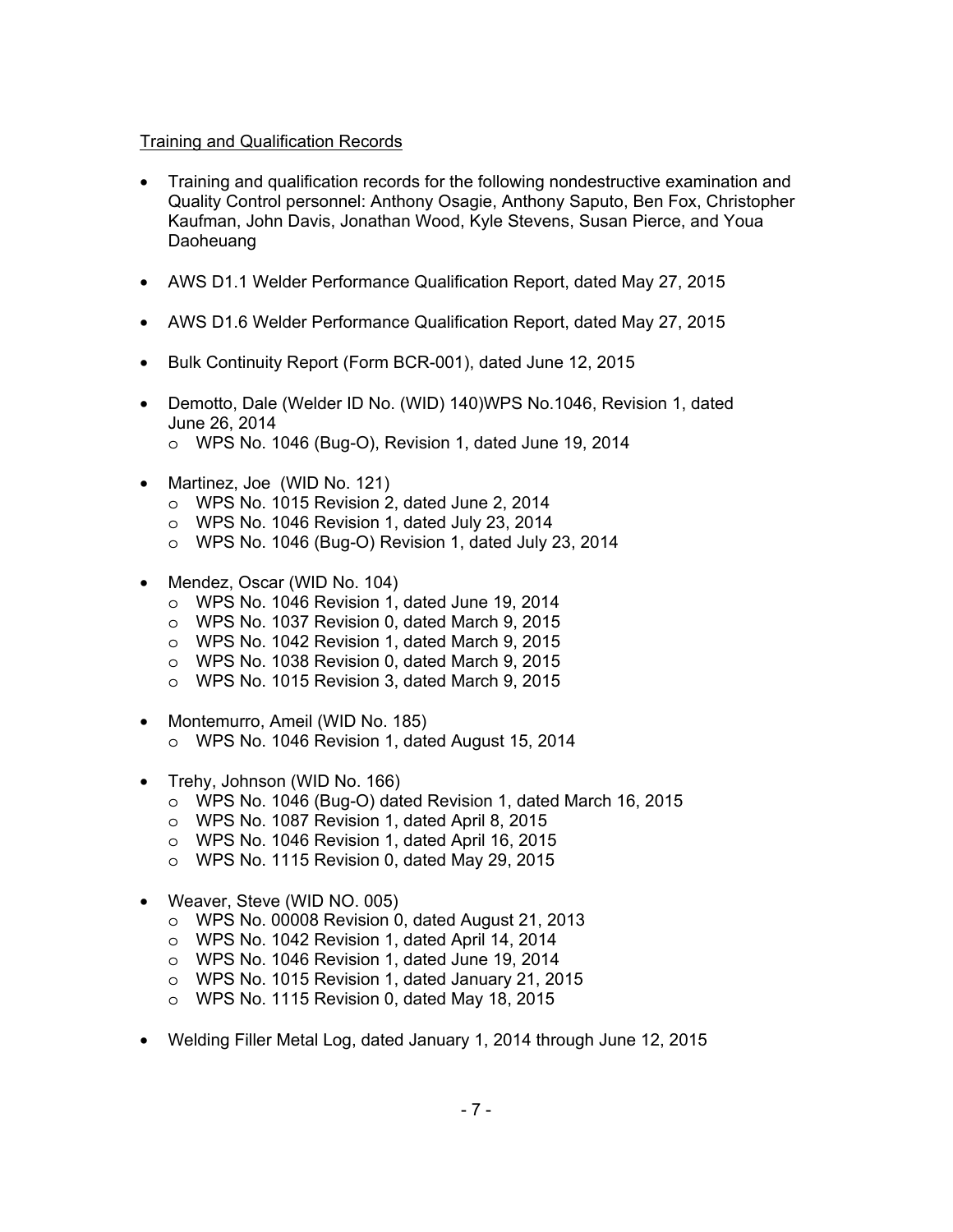### Miscellaneous

- Trend Analysis Report, "Corrective Action Reports and Nonconformance Reports," dated January 1, 2014 through September 30, 2014
- Trend Analysis Report, " Corrective Action Reports and Nonconformance Reports," dated October 1, 2014 through December 21, 2014
- Trend Analysis Report, "Corrective Action Reports and Nonconformance Reports," dated January 2015 through March 2015
- SMCI Final Test Report for the Unipoint NCR Software, Version 2014.1.1, dated November 18, 2014
- SMCI Training for QP-5.3, "Manufacturing Travelers," performed on March 5, 2015
- SMCI Training for QP-WI-16.3, "Trending Analysis; Compensatory Action Plan CAR No. 2014-094," Revision 0, performed on August 25, 2014
- Training records on the following documents: QP 6.0, QP-WI-15.1, QP-WI-15.2, QP-15.3 QP-WI-16.4, CAR 2014-187, CAR 2014-215, and CAR 2014-216
- Training record for NCR process and Unipoint originator, dated May 20, 2015
- Training record for Revision 1 to NCR work instruction for Project Managers and Project Quality Managers, dated April 24, 2015
- Red hold tag for Job No. CA01-9330 associated with NCR No. 141027, dated December 4, 2014
- Red hold tag for Job No. 923S13 for CA03 Module 06 head assembly associated with NCR No. 150337, dated March 31, 2015
- Red hold tag for Job No. 931S14 associated with NCR No. 150398, dated May 1, 2015
- Red hold tag for Job No. 926S14 associated with NCR No. 150439, dated May 12, 2015
- Red hold tag for Job No. 919S13 associated with NCR No. 150480, dated May 20, 2015
- Red hold tag for Job No. 923S13 for CA03 Module 14 associated with NCR No. 150502, dated June 11, 2015
- Red Hold tag for Job No. 943S15 associated with NCR No. 150506, dated June 2, 2015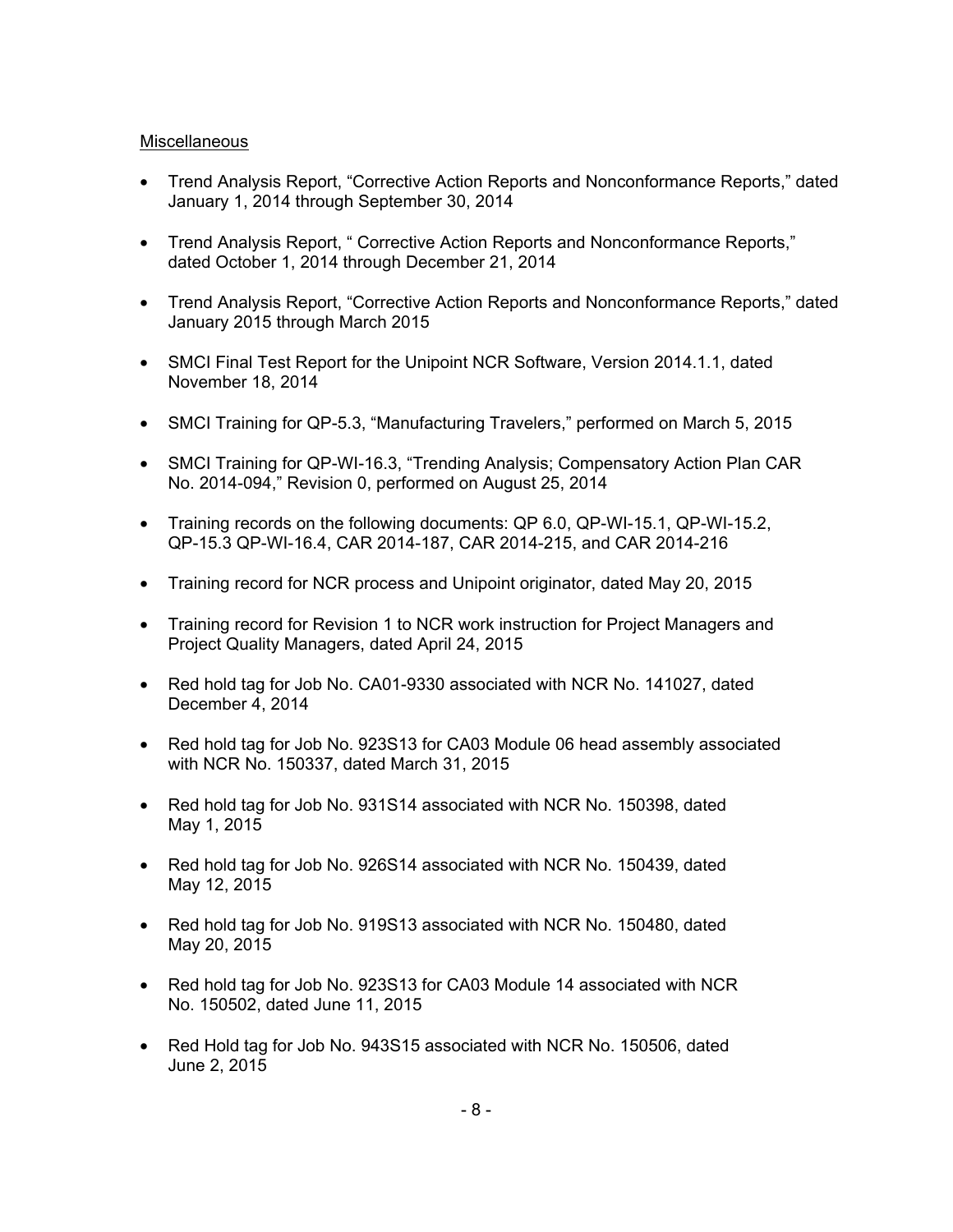- Red Hold tag for Job No. 919S13 associated with NCR No. 150515, dated June 4, 2015
- Red hold tag for Job No. 93112721/E21941 associated with NCR No. 150524, dated June 10, 2015
- Red hold tag for Job No. SV3-CA02-109-2 associated with Notice of Unsatisfactory Condition (NOUC) No. 1672 with NCR No. 150527, dated June 10, 2015
- Red hold tag for Job No. 92601486 associated with NCR No. 150537, dated April 6, 2015
- Straightening Job Traveler No. 926-CA01-00735A for straightening of CA01 Ledger Angle associated with CAR No. 2015-215, dated April 17, 2015
- Rework Job Traveler No. 926-CA01-00735B for CA01 ledger angle associated with NCR No. 15032, dated April 23, 2015
- Rework Job Traveler No. 926-CA02-00099A for CA02 ledger angle associated with NCR No. 150490 dated May 29, 2015
- Rework Job Traveler No. 923-02086 for CA03-T section associated with NCR No. 150445, dated May 18, 2015
- Rework Job Traveler No. 923-02066 for CA03 associated with NCR No. 150445, dated May 18, 2015
- Rework Job Traveler No. 923-02060 for CA03 associated with NCR No. 150445, dated May 13, 2015
- SMCI Internal Memo, "Nonconformance and In-Process Inspections," dated December 15, 2014
- Letter from Gary D. Cook, CB&I Project Manager, to Dave Masterson, SMCI General Manager, "Mechanical Rebar Coupler Welds Quality Concerns," dated December 23, 2014
- Letter from Gary D. Cook, CB&I Project Manager, to Dave Masterson, SMCI General Manager, "CA20 Deformed Wire Anchor Welds Destructive Examination," dated May 12, 2015
- Letter from John Mohr, SMCI Quality Director, to Gary D. Cook, CB&I Project Manager, "SMCI Coupler Welding," dated March 9, 2015
- Inspection tickets associated with traveler Nos. 01699, 1213, and 1202
- Chicago Bridge & Iron (CB&I) SMCI NOUC log No. 132177-D100.CB001